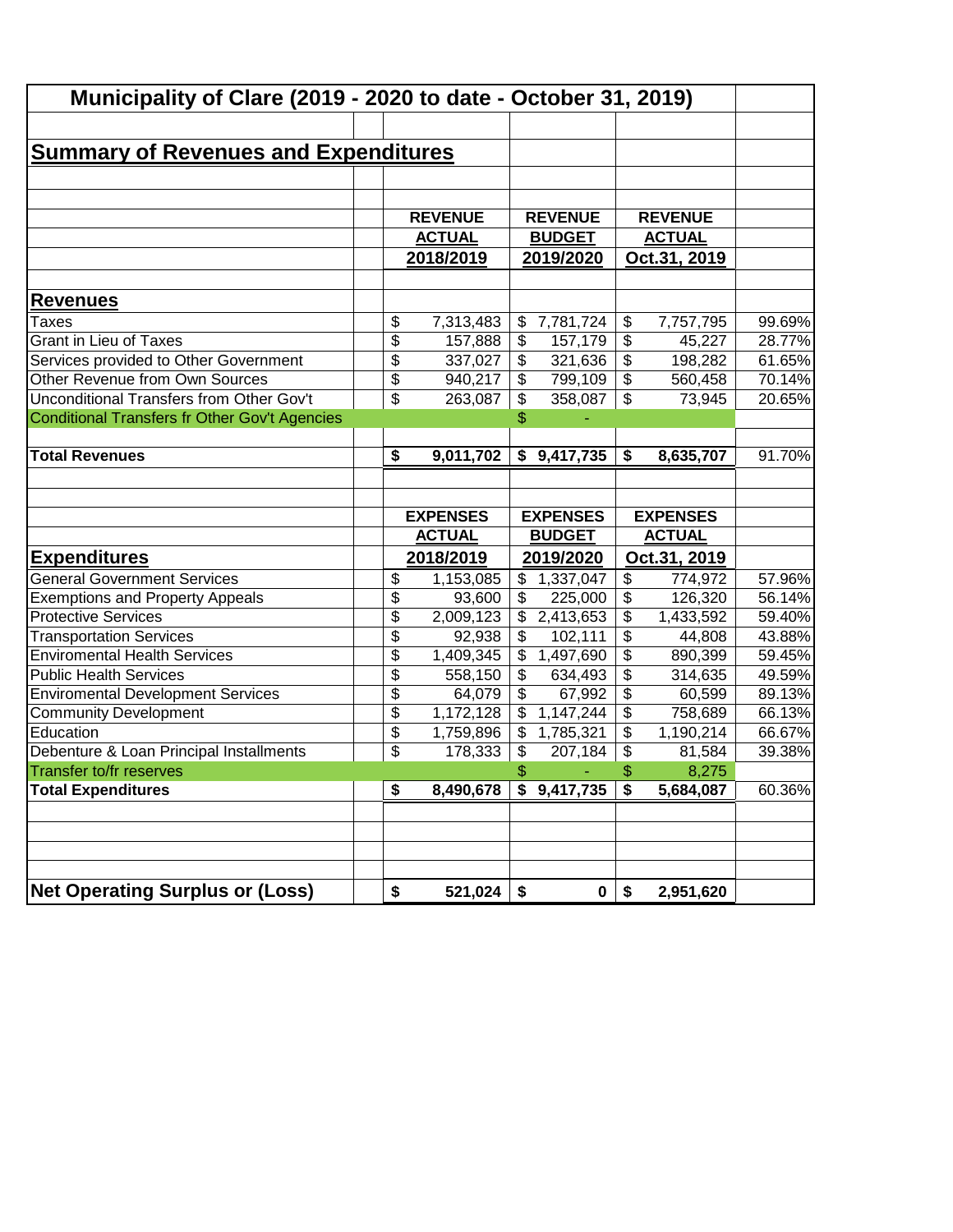| <b>Revenues</b><br><b>REVENUE</b><br><b>ACTUAL</b><br><b>ACTUAL</b><br><b>BUDGET</b><br>Oct.31, 2019<br>Acc#<br>2018/2019<br>2019/2020<br><b>Taxes</b><br><b>Assessable Property</b><br>11100<br>11110<br><b>Residential Tax</b><br>4,787,712<br>4,903,475<br>\$<br>4,903,475<br>11120<br>\$<br><b>Commercial Tax</b><br>1,401,785<br>1,409,006<br>1,409,006<br>\$<br>11151<br>Resource Tax<br>470,826<br>456,467<br>456,467<br>\$<br>11153<br>Forest Property taxes (-50,000 acres @ .25)<br>25,030<br>24,980<br>24,980<br>\$<br>11154<br>Forest Property taxes (+50,000 acres @ .40)<br>8,458<br>8,462<br>8,462<br>$\overline{\$}$<br>11182<br>Area Rate Collected for Fire Depts (5¢ uniform rate)<br>291,724<br>291,930<br>286,680<br>$\overline{\mathbf{e}}$<br>11182<br>Area Rate Collected for Fire Truck (6¢ uniform rate)<br>350,284<br>350,068<br>\$<br>11290<br>Area Rates - Street Lights<br>22,279<br>22,700<br>22,732<br>\$<br><b>Sub-Total</b><br>7,002,770<br>7,466,882<br>7,467,336<br>11400<br><b>Business Property</b><br>11420<br>Based on Revenue - Aliant<br>34,786<br>32,000<br>\$<br>29,901<br>\$<br>12430<br>NS Power Inc. (Grant in lieu of taxes)<br>5,925<br>5,123<br>5,123<br>11431<br>NSFM - Nova Scotia Power (HST Rebate)<br>\$<br>12,366<br>13,000<br>13,488<br><b>Sub-Total</b><br>53,077<br>50,123<br>\$<br>48,512<br><b>Other Taxes</b><br>11900<br>11910<br>Deed Transfer Tax<br>101,613<br>\$<br>\$<br>95,000<br>66,027<br><b>Sewer Services Charges</b><br>Church Point - Sewer Services (234Ux\$200)<br>11184<br>\$<br>42,850<br>46,800<br>46,800<br>$\overline{\mathbf{e}}$<br>11210<br>Meteghan/Mriver/MCentre - Sewer Serv (510Ux\$200)<br>93,000<br>102,000<br>102,000<br>11214<br>\$<br>Church Point - Sewer Frontage<br>514<br>1,260<br>1,261<br>11215<br>\$<br>Belliveau Cove - Frontage<br>4,000<br>$\overline{\mathcal{L}}$<br>11216<br>Meteghan River/Centre Ext - Frontage Charges (residentia<br>6,459<br>8,659<br>6,459<br>11211<br>Belliveau Cove - Sewer Services (66Ux\$200)<br>\$<br>13,200<br>13,200<br>13,200<br><b>Sub-Total</b><br>257,636<br>264,719<br>\$<br>241,947<br>7,313,483<br>7,781,724<br>7,757,795<br>\$<br><b>Grants in Lieu of Taxes</b><br><b>Federal Government</b><br>12100<br>22,112<br>21,633<br>\$<br>23,694<br>12100<br><b>Federal Government Agencies</b><br>12300<br><b>Provincial Government</b><br>117,056<br>117,166<br>Prov. Properties/Resource Farm/Supporting Inst.<br>\$<br>12,937<br>11940<br>6,783<br>\$<br><b>Fire Protection Grant (Schools)</b><br>6,783<br><b>Provincial Government Agencies</b><br>11930<br><b>NS Liquor Corporation Tax</b><br>8,597<br>8,597<br>8,597<br>\$<br>11950<br><b>Civic Addressing Grant</b><br>3,340<br>3,000<br>\$<br>TOTAL GRANTS IN LIEU OF TAXES<br>157,888<br>$157,179$ \$<br>45,227 | Municipality of Clare (2019 - 2020 to date - October 31, 2019) |  |        |
|-------------------------------------------------------------------------------------------------------------------------------------------------------------------------------------------------------------------------------------------------------------------------------------------------------------------------------------------------------------------------------------------------------------------------------------------------------------------------------------------------------------------------------------------------------------------------------------------------------------------------------------------------------------------------------------------------------------------------------------------------------------------------------------------------------------------------------------------------------------------------------------------------------------------------------------------------------------------------------------------------------------------------------------------------------------------------------------------------------------------------------------------------------------------------------------------------------------------------------------------------------------------------------------------------------------------------------------------------------------------------------------------------------------------------------------------------------------------------------------------------------------------------------------------------------------------------------------------------------------------------------------------------------------------------------------------------------------------------------------------------------------------------------------------------------------------------------------------------------------------------------------------------------------------------------------------------------------------------------------------------------------------------------------------------------------------------------------------------------------------------------------------------------------------------------------------------------------------------------------------------------------------------------------------------------------------------------------------------------------------------------------------------------------------------------------------------------------------------------------------------------------------------------------------------------------------------------------------------------------------------------------------------------------------------------------------------------------------------------------------------------------------------------------------------------------------------|----------------------------------------------------------------|--|--------|
|                                                                                                                                                                                                                                                                                                                                                                                                                                                                                                                                                                                                                                                                                                                                                                                                                                                                                                                                                                                                                                                                                                                                                                                                                                                                                                                                                                                                                                                                                                                                                                                                                                                                                                                                                                                                                                                                                                                                                                                                                                                                                                                                                                                                                                                                                                                                                                                                                                                                                                                                                                                                                                                                                                                                                                                                                         |                                                                |  | Page 2 |
|                                                                                                                                                                                                                                                                                                                                                                                                                                                                                                                                                                                                                                                                                                                                                                                                                                                                                                                                                                                                                                                                                                                                                                                                                                                                                                                                                                                                                                                                                                                                                                                                                                                                                                                                                                                                                                                                                                                                                                                                                                                                                                                                                                                                                                                                                                                                                                                                                                                                                                                                                                                                                                                                                                                                                                                                                         |                                                                |  |        |
|                                                                                                                                                                                                                                                                                                                                                                                                                                                                                                                                                                                                                                                                                                                                                                                                                                                                                                                                                                                                                                                                                                                                                                                                                                                                                                                                                                                                                                                                                                                                                                                                                                                                                                                                                                                                                                                                                                                                                                                                                                                                                                                                                                                                                                                                                                                                                                                                                                                                                                                                                                                                                                                                                                                                                                                                                         |                                                                |  |        |
|                                                                                                                                                                                                                                                                                                                                                                                                                                                                                                                                                                                                                                                                                                                                                                                                                                                                                                                                                                                                                                                                                                                                                                                                                                                                                                                                                                                                                                                                                                                                                                                                                                                                                                                                                                                                                                                                                                                                                                                                                                                                                                                                                                                                                                                                                                                                                                                                                                                                                                                                                                                                                                                                                                                                                                                                                         |                                                                |  |        |
|                                                                                                                                                                                                                                                                                                                                                                                                                                                                                                                                                                                                                                                                                                                                                                                                                                                                                                                                                                                                                                                                                                                                                                                                                                                                                                                                                                                                                                                                                                                                                                                                                                                                                                                                                                                                                                                                                                                                                                                                                                                                                                                                                                                                                                                                                                                                                                                                                                                                                                                                                                                                                                                                                                                                                                                                                         |                                                                |  |        |
|                                                                                                                                                                                                                                                                                                                                                                                                                                                                                                                                                                                                                                                                                                                                                                                                                                                                                                                                                                                                                                                                                                                                                                                                                                                                                                                                                                                                                                                                                                                                                                                                                                                                                                                                                                                                                                                                                                                                                                                                                                                                                                                                                                                                                                                                                                                                                                                                                                                                                                                                                                                                                                                                                                                                                                                                                         |                                                                |  |        |
|                                                                                                                                                                                                                                                                                                                                                                                                                                                                                                                                                                                                                                                                                                                                                                                                                                                                                                                                                                                                                                                                                                                                                                                                                                                                                                                                                                                                                                                                                                                                                                                                                                                                                                                                                                                                                                                                                                                                                                                                                                                                                                                                                                                                                                                                                                                                                                                                                                                                                                                                                                                                                                                                                                                                                                                                                         |                                                                |  |        |
|                                                                                                                                                                                                                                                                                                                                                                                                                                                                                                                                                                                                                                                                                                                                                                                                                                                                                                                                                                                                                                                                                                                                                                                                                                                                                                                                                                                                                                                                                                                                                                                                                                                                                                                                                                                                                                                                                                                                                                                                                                                                                                                                                                                                                                                                                                                                                                                                                                                                                                                                                                                                                                                                                                                                                                                                                         |                                                                |  |        |
|                                                                                                                                                                                                                                                                                                                                                                                                                                                                                                                                                                                                                                                                                                                                                                                                                                                                                                                                                                                                                                                                                                                                                                                                                                                                                                                                                                                                                                                                                                                                                                                                                                                                                                                                                                                                                                                                                                                                                                                                                                                                                                                                                                                                                                                                                                                                                                                                                                                                                                                                                                                                                                                                                                                                                                                                                         |                                                                |  |        |
|                                                                                                                                                                                                                                                                                                                                                                                                                                                                                                                                                                                                                                                                                                                                                                                                                                                                                                                                                                                                                                                                                                                                                                                                                                                                                                                                                                                                                                                                                                                                                                                                                                                                                                                                                                                                                                                                                                                                                                                                                                                                                                                                                                                                                                                                                                                                                                                                                                                                                                                                                                                                                                                                                                                                                                                                                         |                                                                |  |        |
|                                                                                                                                                                                                                                                                                                                                                                                                                                                                                                                                                                                                                                                                                                                                                                                                                                                                                                                                                                                                                                                                                                                                                                                                                                                                                                                                                                                                                                                                                                                                                                                                                                                                                                                                                                                                                                                                                                                                                                                                                                                                                                                                                                                                                                                                                                                                                                                                                                                                                                                                                                                                                                                                                                                                                                                                                         |                                                                |  |        |
|                                                                                                                                                                                                                                                                                                                                                                                                                                                                                                                                                                                                                                                                                                                                                                                                                                                                                                                                                                                                                                                                                                                                                                                                                                                                                                                                                                                                                                                                                                                                                                                                                                                                                                                                                                                                                                                                                                                                                                                                                                                                                                                                                                                                                                                                                                                                                                                                                                                                                                                                                                                                                                                                                                                                                                                                                         |                                                                |  |        |
|                                                                                                                                                                                                                                                                                                                                                                                                                                                                                                                                                                                                                                                                                                                                                                                                                                                                                                                                                                                                                                                                                                                                                                                                                                                                                                                                                                                                                                                                                                                                                                                                                                                                                                                                                                                                                                                                                                                                                                                                                                                                                                                                                                                                                                                                                                                                                                                                                                                                                                                                                                                                                                                                                                                                                                                                                         |                                                                |  |        |
|                                                                                                                                                                                                                                                                                                                                                                                                                                                                                                                                                                                                                                                                                                                                                                                                                                                                                                                                                                                                                                                                                                                                                                                                                                                                                                                                                                                                                                                                                                                                                                                                                                                                                                                                                                                                                                                                                                                                                                                                                                                                                                                                                                                                                                                                                                                                                                                                                                                                                                                                                                                                                                                                                                                                                                                                                         |                                                                |  |        |
|                                                                                                                                                                                                                                                                                                                                                                                                                                                                                                                                                                                                                                                                                                                                                                                                                                                                                                                                                                                                                                                                                                                                                                                                                                                                                                                                                                                                                                                                                                                                                                                                                                                                                                                                                                                                                                                                                                                                                                                                                                                                                                                                                                                                                                                                                                                                                                                                                                                                                                                                                                                                                                                                                                                                                                                                                         |                                                                |  |        |
|                                                                                                                                                                                                                                                                                                                                                                                                                                                                                                                                                                                                                                                                                                                                                                                                                                                                                                                                                                                                                                                                                                                                                                                                                                                                                                                                                                                                                                                                                                                                                                                                                                                                                                                                                                                                                                                                                                                                                                                                                                                                                                                                                                                                                                                                                                                                                                                                                                                                                                                                                                                                                                                                                                                                                                                                                         |                                                                |  |        |
|                                                                                                                                                                                                                                                                                                                                                                                                                                                                                                                                                                                                                                                                                                                                                                                                                                                                                                                                                                                                                                                                                                                                                                                                                                                                                                                                                                                                                                                                                                                                                                                                                                                                                                                                                                                                                                                                                                                                                                                                                                                                                                                                                                                                                                                                                                                                                                                                                                                                                                                                                                                                                                                                                                                                                                                                                         |                                                                |  |        |
|                                                                                                                                                                                                                                                                                                                                                                                                                                                                                                                                                                                                                                                                                                                                                                                                                                                                                                                                                                                                                                                                                                                                                                                                                                                                                                                                                                                                                                                                                                                                                                                                                                                                                                                                                                                                                                                                                                                                                                                                                                                                                                                                                                                                                                                                                                                                                                                                                                                                                                                                                                                                                                                                                                                                                                                                                         |                                                                |  |        |
|                                                                                                                                                                                                                                                                                                                                                                                                                                                                                                                                                                                                                                                                                                                                                                                                                                                                                                                                                                                                                                                                                                                                                                                                                                                                                                                                                                                                                                                                                                                                                                                                                                                                                                                                                                                                                                                                                                                                                                                                                                                                                                                                                                                                                                                                                                                                                                                                                                                                                                                                                                                                                                                                                                                                                                                                                         |                                                                |  |        |
|                                                                                                                                                                                                                                                                                                                                                                                                                                                                                                                                                                                                                                                                                                                                                                                                                                                                                                                                                                                                                                                                                                                                                                                                                                                                                                                                                                                                                                                                                                                                                                                                                                                                                                                                                                                                                                                                                                                                                                                                                                                                                                                                                                                                                                                                                                                                                                                                                                                                                                                                                                                                                                                                                                                                                                                                                         |                                                                |  |        |
|                                                                                                                                                                                                                                                                                                                                                                                                                                                                                                                                                                                                                                                                                                                                                                                                                                                                                                                                                                                                                                                                                                                                                                                                                                                                                                                                                                                                                                                                                                                                                                                                                                                                                                                                                                                                                                                                                                                                                                                                                                                                                                                                                                                                                                                                                                                                                                                                                                                                                                                                                                                                                                                                                                                                                                                                                         |                                                                |  |        |
|                                                                                                                                                                                                                                                                                                                                                                                                                                                                                                                                                                                                                                                                                                                                                                                                                                                                                                                                                                                                                                                                                                                                                                                                                                                                                                                                                                                                                                                                                                                                                                                                                                                                                                                                                                                                                                                                                                                                                                                                                                                                                                                                                                                                                                                                                                                                                                                                                                                                                                                                                                                                                                                                                                                                                                                                                         |                                                                |  |        |
|                                                                                                                                                                                                                                                                                                                                                                                                                                                                                                                                                                                                                                                                                                                                                                                                                                                                                                                                                                                                                                                                                                                                                                                                                                                                                                                                                                                                                                                                                                                                                                                                                                                                                                                                                                                                                                                                                                                                                                                                                                                                                                                                                                                                                                                                                                                                                                                                                                                                                                                                                                                                                                                                                                                                                                                                                         |                                                                |  |        |
|                                                                                                                                                                                                                                                                                                                                                                                                                                                                                                                                                                                                                                                                                                                                                                                                                                                                                                                                                                                                                                                                                                                                                                                                                                                                                                                                                                                                                                                                                                                                                                                                                                                                                                                                                                                                                                                                                                                                                                                                                                                                                                                                                                                                                                                                                                                                                                                                                                                                                                                                                                                                                                                                                                                                                                                                                         |                                                                |  |        |
|                                                                                                                                                                                                                                                                                                                                                                                                                                                                                                                                                                                                                                                                                                                                                                                                                                                                                                                                                                                                                                                                                                                                                                                                                                                                                                                                                                                                                                                                                                                                                                                                                                                                                                                                                                                                                                                                                                                                                                                                                                                                                                                                                                                                                                                                                                                                                                                                                                                                                                                                                                                                                                                                                                                                                                                                                         |                                                                |  |        |
|                                                                                                                                                                                                                                                                                                                                                                                                                                                                                                                                                                                                                                                                                                                                                                                                                                                                                                                                                                                                                                                                                                                                                                                                                                                                                                                                                                                                                                                                                                                                                                                                                                                                                                                                                                                                                                                                                                                                                                                                                                                                                                                                                                                                                                                                                                                                                                                                                                                                                                                                                                                                                                                                                                                                                                                                                         |                                                                |  |        |
|                                                                                                                                                                                                                                                                                                                                                                                                                                                                                                                                                                                                                                                                                                                                                                                                                                                                                                                                                                                                                                                                                                                                                                                                                                                                                                                                                                                                                                                                                                                                                                                                                                                                                                                                                                                                                                                                                                                                                                                                                                                                                                                                                                                                                                                                                                                                                                                                                                                                                                                                                                                                                                                                                                                                                                                                                         |                                                                |  |        |
|                                                                                                                                                                                                                                                                                                                                                                                                                                                                                                                                                                                                                                                                                                                                                                                                                                                                                                                                                                                                                                                                                                                                                                                                                                                                                                                                                                                                                                                                                                                                                                                                                                                                                                                                                                                                                                                                                                                                                                                                                                                                                                                                                                                                                                                                                                                                                                                                                                                                                                                                                                                                                                                                                                                                                                                                                         |                                                                |  |        |
|                                                                                                                                                                                                                                                                                                                                                                                                                                                                                                                                                                                                                                                                                                                                                                                                                                                                                                                                                                                                                                                                                                                                                                                                                                                                                                                                                                                                                                                                                                                                                                                                                                                                                                                                                                                                                                                                                                                                                                                                                                                                                                                                                                                                                                                                                                                                                                                                                                                                                                                                                                                                                                                                                                                                                                                                                         |                                                                |  |        |
|                                                                                                                                                                                                                                                                                                                                                                                                                                                                                                                                                                                                                                                                                                                                                                                                                                                                                                                                                                                                                                                                                                                                                                                                                                                                                                                                                                                                                                                                                                                                                                                                                                                                                                                                                                                                                                                                                                                                                                                                                                                                                                                                                                                                                                                                                                                                                                                                                                                                                                                                                                                                                                                                                                                                                                                                                         |                                                                |  |        |
|                                                                                                                                                                                                                                                                                                                                                                                                                                                                                                                                                                                                                                                                                                                                                                                                                                                                                                                                                                                                                                                                                                                                                                                                                                                                                                                                                                                                                                                                                                                                                                                                                                                                                                                                                                                                                                                                                                                                                                                                                                                                                                                                                                                                                                                                                                                                                                                                                                                                                                                                                                                                                                                                                                                                                                                                                         |                                                                |  |        |
|                                                                                                                                                                                                                                                                                                                                                                                                                                                                                                                                                                                                                                                                                                                                                                                                                                                                                                                                                                                                                                                                                                                                                                                                                                                                                                                                                                                                                                                                                                                                                                                                                                                                                                                                                                                                                                                                                                                                                                                                                                                                                                                                                                                                                                                                                                                                                                                                                                                                                                                                                                                                                                                                                                                                                                                                                         |                                                                |  |        |
|                                                                                                                                                                                                                                                                                                                                                                                                                                                                                                                                                                                                                                                                                                                                                                                                                                                                                                                                                                                                                                                                                                                                                                                                                                                                                                                                                                                                                                                                                                                                                                                                                                                                                                                                                                                                                                                                                                                                                                                                                                                                                                                                                                                                                                                                                                                                                                                                                                                                                                                                                                                                                                                                                                                                                                                                                         |                                                                |  |        |
|                                                                                                                                                                                                                                                                                                                                                                                                                                                                                                                                                                                                                                                                                                                                                                                                                                                                                                                                                                                                                                                                                                                                                                                                                                                                                                                                                                                                                                                                                                                                                                                                                                                                                                                                                                                                                                                                                                                                                                                                                                                                                                                                                                                                                                                                                                                                                                                                                                                                                                                                                                                                                                                                                                                                                                                                                         |                                                                |  |        |
|                                                                                                                                                                                                                                                                                                                                                                                                                                                                                                                                                                                                                                                                                                                                                                                                                                                                                                                                                                                                                                                                                                                                                                                                                                                                                                                                                                                                                                                                                                                                                                                                                                                                                                                                                                                                                                                                                                                                                                                                                                                                                                                                                                                                                                                                                                                                                                                                                                                                                                                                                                                                                                                                                                                                                                                                                         |                                                                |  |        |
|                                                                                                                                                                                                                                                                                                                                                                                                                                                                                                                                                                                                                                                                                                                                                                                                                                                                                                                                                                                                                                                                                                                                                                                                                                                                                                                                                                                                                                                                                                                                                                                                                                                                                                                                                                                                                                                                                                                                                                                                                                                                                                                                                                                                                                                                                                                                                                                                                                                                                                                                                                                                                                                                                                                                                                                                                         |                                                                |  |        |
|                                                                                                                                                                                                                                                                                                                                                                                                                                                                                                                                                                                                                                                                                                                                                                                                                                                                                                                                                                                                                                                                                                                                                                                                                                                                                                                                                                                                                                                                                                                                                                                                                                                                                                                                                                                                                                                                                                                                                                                                                                                                                                                                                                                                                                                                                                                                                                                                                                                                                                                                                                                                                                                                                                                                                                                                                         |                                                                |  |        |
|                                                                                                                                                                                                                                                                                                                                                                                                                                                                                                                                                                                                                                                                                                                                                                                                                                                                                                                                                                                                                                                                                                                                                                                                                                                                                                                                                                                                                                                                                                                                                                                                                                                                                                                                                                                                                                                                                                                                                                                                                                                                                                                                                                                                                                                                                                                                                                                                                                                                                                                                                                                                                                                                                                                                                                                                                         |                                                                |  |        |
|                                                                                                                                                                                                                                                                                                                                                                                                                                                                                                                                                                                                                                                                                                                                                                                                                                                                                                                                                                                                                                                                                                                                                                                                                                                                                                                                                                                                                                                                                                                                                                                                                                                                                                                                                                                                                                                                                                                                                                                                                                                                                                                                                                                                                                                                                                                                                                                                                                                                                                                                                                                                                                                                                                                                                                                                                         |                                                                |  |        |
|                                                                                                                                                                                                                                                                                                                                                                                                                                                                                                                                                                                                                                                                                                                                                                                                                                                                                                                                                                                                                                                                                                                                                                                                                                                                                                                                                                                                                                                                                                                                                                                                                                                                                                                                                                                                                                                                                                                                                                                                                                                                                                                                                                                                                                                                                                                                                                                                                                                                                                                                                                                                                                                                                                                                                                                                                         |                                                                |  |        |
|                                                                                                                                                                                                                                                                                                                                                                                                                                                                                                                                                                                                                                                                                                                                                                                                                                                                                                                                                                                                                                                                                                                                                                                                                                                                                                                                                                                                                                                                                                                                                                                                                                                                                                                                                                                                                                                                                                                                                                                                                                                                                                                                                                                                                                                                                                                                                                                                                                                                                                                                                                                                                                                                                                                                                                                                                         |                                                                |  |        |
|                                                                                                                                                                                                                                                                                                                                                                                                                                                                                                                                                                                                                                                                                                                                                                                                                                                                                                                                                                                                                                                                                                                                                                                                                                                                                                                                                                                                                                                                                                                                                                                                                                                                                                                                                                                                                                                                                                                                                                                                                                                                                                                                                                                                                                                                                                                                                                                                                                                                                                                                                                                                                                                                                                                                                                                                                         |                                                                |  |        |
|                                                                                                                                                                                                                                                                                                                                                                                                                                                                                                                                                                                                                                                                                                                                                                                                                                                                                                                                                                                                                                                                                                                                                                                                                                                                                                                                                                                                                                                                                                                                                                                                                                                                                                                                                                                                                                                                                                                                                                                                                                                                                                                                                                                                                                                                                                                                                                                                                                                                                                                                                                                                                                                                                                                                                                                                                         |                                                                |  |        |
|                                                                                                                                                                                                                                                                                                                                                                                                                                                                                                                                                                                                                                                                                                                                                                                                                                                                                                                                                                                                                                                                                                                                                                                                                                                                                                                                                                                                                                                                                                                                                                                                                                                                                                                                                                                                                                                                                                                                                                                                                                                                                                                                                                                                                                                                                                                                                                                                                                                                                                                                                                                                                                                                                                                                                                                                                         |                                                                |  |        |
|                                                                                                                                                                                                                                                                                                                                                                                                                                                                                                                                                                                                                                                                                                                                                                                                                                                                                                                                                                                                                                                                                                                                                                                                                                                                                                                                                                                                                                                                                                                                                                                                                                                                                                                                                                                                                                                                                                                                                                                                                                                                                                                                                                                                                                                                                                                                                                                                                                                                                                                                                                                                                                                                                                                                                                                                                         |                                                                |  |        |
|                                                                                                                                                                                                                                                                                                                                                                                                                                                                                                                                                                                                                                                                                                                                                                                                                                                                                                                                                                                                                                                                                                                                                                                                                                                                                                                                                                                                                                                                                                                                                                                                                                                                                                                                                                                                                                                                                                                                                                                                                                                                                                                                                                                                                                                                                                                                                                                                                                                                                                                                                                                                                                                                                                                                                                                                                         |                                                                |  |        |
|                                                                                                                                                                                                                                                                                                                                                                                                                                                                                                                                                                                                                                                                                                                                                                                                                                                                                                                                                                                                                                                                                                                                                                                                                                                                                                                                                                                                                                                                                                                                                                                                                                                                                                                                                                                                                                                                                                                                                                                                                                                                                                                                                                                                                                                                                                                                                                                                                                                                                                                                                                                                                                                                                                                                                                                                                         |                                                                |  |        |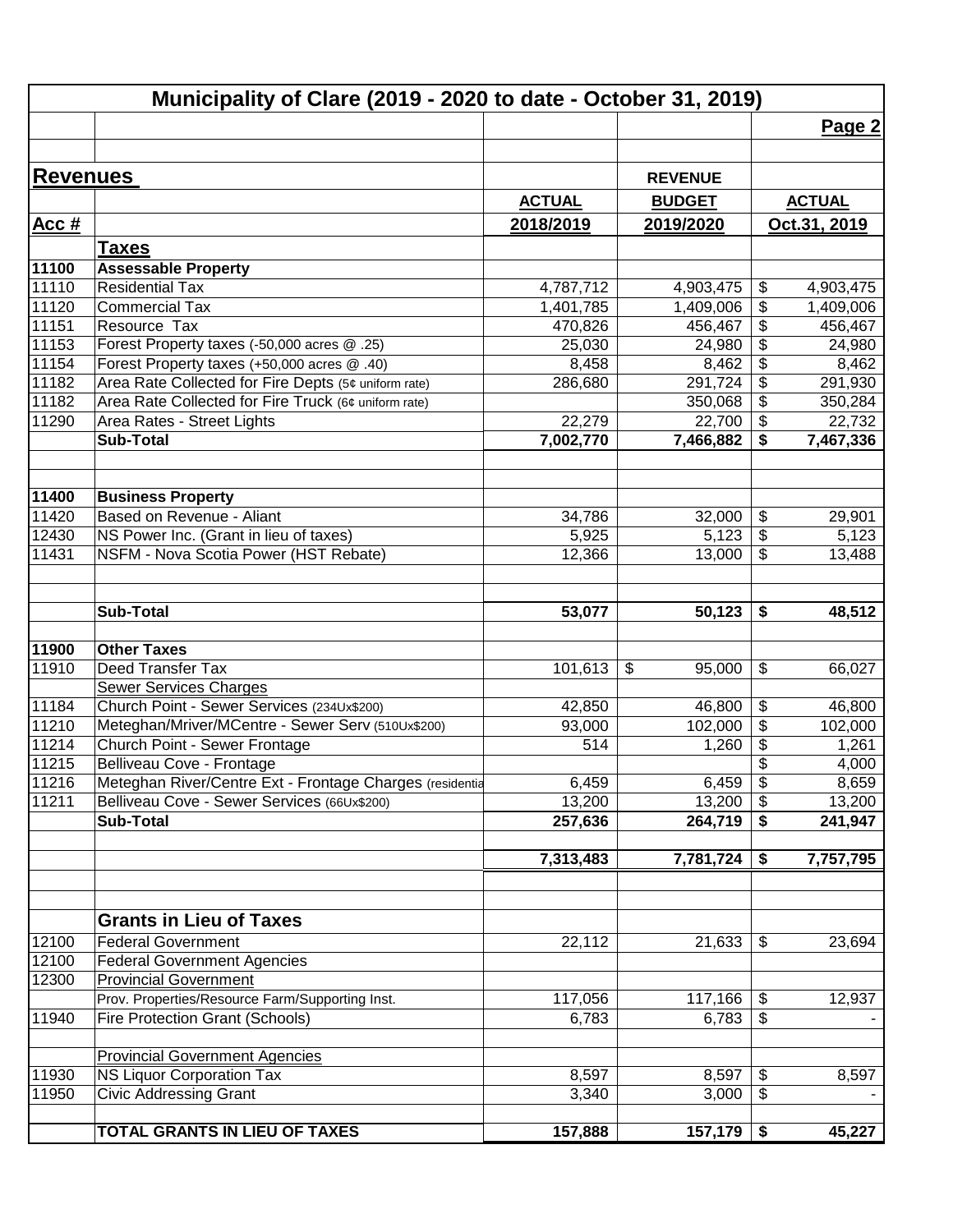| Municipality of Clare (2019 - 2020 to date - October 31, 2019) |                                              |                          |               |                                        |               |                                        |               |
|----------------------------------------------------------------|----------------------------------------------|--------------------------|---------------|----------------------------------------|---------------|----------------------------------------|---------------|
|                                                                |                                              |                          |               |                                        |               |                                        | Page 3        |
| <b>Revenues</b>                                                |                                              |                          |               |                                        |               |                                        |               |
|                                                                |                                              |                          | <b>ACTUAL</b> |                                        | <b>BUDGET</b> |                                        | <b>ACTUAL</b> |
| Acc#                                                           |                                              |                          | 2018/2019     |                                        | 2019/2020     |                                        | Oct.31, 2019  |
|                                                                |                                              |                          |               |                                        |               |                                        |               |
| 13000                                                          | <b>Services Provided to Other Gov't</b>      |                          |               |                                        |               |                                        |               |
| 13340                                                          | Landfill/Transfer Tipping Fees & White Goods | \$                       | 337,027       | $\boldsymbol{\mathsf{S}}$              | 321,636       | $\boldsymbol{\mathsf{\$}}$             | 198,282       |
|                                                                | TOTAL SERVICES PROV.TO OTHER GOV'T           | \$                       | 337,027       | \$                                     | 321,636       | \$                                     | 198,282       |
|                                                                |                                              |                          |               |                                        |               |                                        |               |
| 15000                                                          | <b>Other Revenue from Own Sources</b>        |                          |               |                                        |               |                                        |               |
| 15100                                                          | <b>Building &amp; Development Permits</b>    | \$                       | 28,592        | \$                                     | 30,000        | \$                                     | 16,841        |
| 15105                                                          | <b>Subdivision Application Fees</b>          | \$                       |               | \$                                     |               |                                        |               |
| 15108                                                          | Dog Tags                                     | \$                       | 100           | \$                                     | 50            | \$                                     | 180           |
| 15200                                                          | Fines (RCMP)                                 | $\overline{\mathcal{S}}$ | 28,304        | \$                                     | 30,000        | $\overline{\mathbf{S}}$                | 15,438        |
| 15301                                                          | Rent - Clare Health Centre                   | $\overline{\mathcal{S}}$ | 263,674       | \$                                     | 229,615       | \$                                     | 165,710       |
| 15210                                                          | Miscellaneous - CHC                          | \$                       | 1,268         | \$                                     | 1,000         | \$                                     | 483           |
| 15302                                                          | Rent - Cultural Hub Culturel                 | \$                       | 12,500        | \$                                     | 12,000        | $\overline{\boldsymbol{\theta}}$       | 9,100         |
| 15400                                                          | <b>Operational Grants (SWNDHA)</b>           | $\overline{\mathcal{S}}$ | 68,883        | $\overline{\mathbf{e}}$                | 84,014        | $\overline{\boldsymbol{\theta}}$       | 59,344        |
| 15304                                                          | Clare Veteran Centre - Rentals               | \$                       | 10,250        | \$                                     | 17,000        | $\overline{\mathbf{S}}$                | 9,325         |
| 15305                                                          | Eco Park - Rent                              | \$                       | 21,889        | $\overline{\mathbf{e}}$                | 25,200        | \$                                     | 16,800        |
| 15936                                                          | EDEV - Eco Park Equipment Sale               |                          |               | $\overline{\$}$                        |               |                                        |               |
| 15500                                                          | Return on Investments                        | \$                       | 35,888        | $\overline{\$}$                        | 36,000        | \$                                     | 26,715        |
| 15600                                                          | Penalties and Interest on Taxes              | $\overline{\$}$          | 83,252        | \$                                     | 85,000        | $\overline{\$}$                        | 66,125        |
| 15932                                                          | <b>Tax Sale Fees</b>                         | $\overline{\$}$          | 7,985         | $\overline{\$}$                        | 7,500         | $\overline{\$}$                        | (300)         |
| 15928                                                          | <b>Tent Rentals</b>                          | \$                       | 9,750         | $\overline{\mathcal{S}}$               | 7,000         | $\overline{\mathcal{L}}$               | 7,500         |
| 15930                                                          | Miscellaneous                                | \$                       | 36,853        | \$                                     | 7,500         | $\overline{\$}$                        | 1,903         |
|                                                                |                                              | \$                       | 609,188       | \$                                     | 571,879       | \$                                     | 395,163       |
|                                                                | <b>Community Development</b>                 |                          |               |                                        |               |                                        |               |
| 11199                                                          | Clare 250                                    | \$                       | 116,130       | \$                                     | ä,            | \$                                     |               |
| 11190                                                          | Gran Fondo - Registrations                   | \$                       | 110,747       | \$                                     | 102,000       | \$                                     | 95,410        |
| 11191                                                          | Gran Fondo - Sponsorship                     | \$                       | 21,352        | \$                                     | 23,000        | \$                                     | 17,025        |
| 11192                                                          | Gran Fondo - Other Revenues                  | \$                       | 25,003        | $\boldsymbol{\mathsf{S}}$              | 29,000        | \$                                     | 13,551        |
|                                                                | -Total GranFondo Revenue                     | $\overline{\mathcal{S}}$ | 157,102       | $\overline{\boldsymbol{\mathfrak{s}}}$ | 154,000       | $\overline{\boldsymbol{\mathfrak{s}}}$ | 125,986       |
|                                                                | <b>Total Tourism Revenue</b>                 | $\overline{\mathcal{G}}$ | 35,999        | \$                                     | 36,130        | $\boldsymbol{\mathsf{S}}$              | 14,814        |
|                                                                | <b>Total Recreation Revenue</b>              | $\overline{\mathcal{S}}$ | 21,798        | \$                                     | 37,100        | $\boldsymbol{\mathsf{S}}$              | 24,494        |
|                                                                | <b>Total Community Development</b>           | \$                       | 331,029       | \$                                     | 227,230       | \$                                     | 165,294       |
|                                                                |                                              |                          |               |                                        |               |                                        |               |
|                                                                | TOTAL OTHER REVENUE FR OWN SOURCES           | \$                       | 940,217       | \$                                     | 799,109       | \$                                     | 560,458       |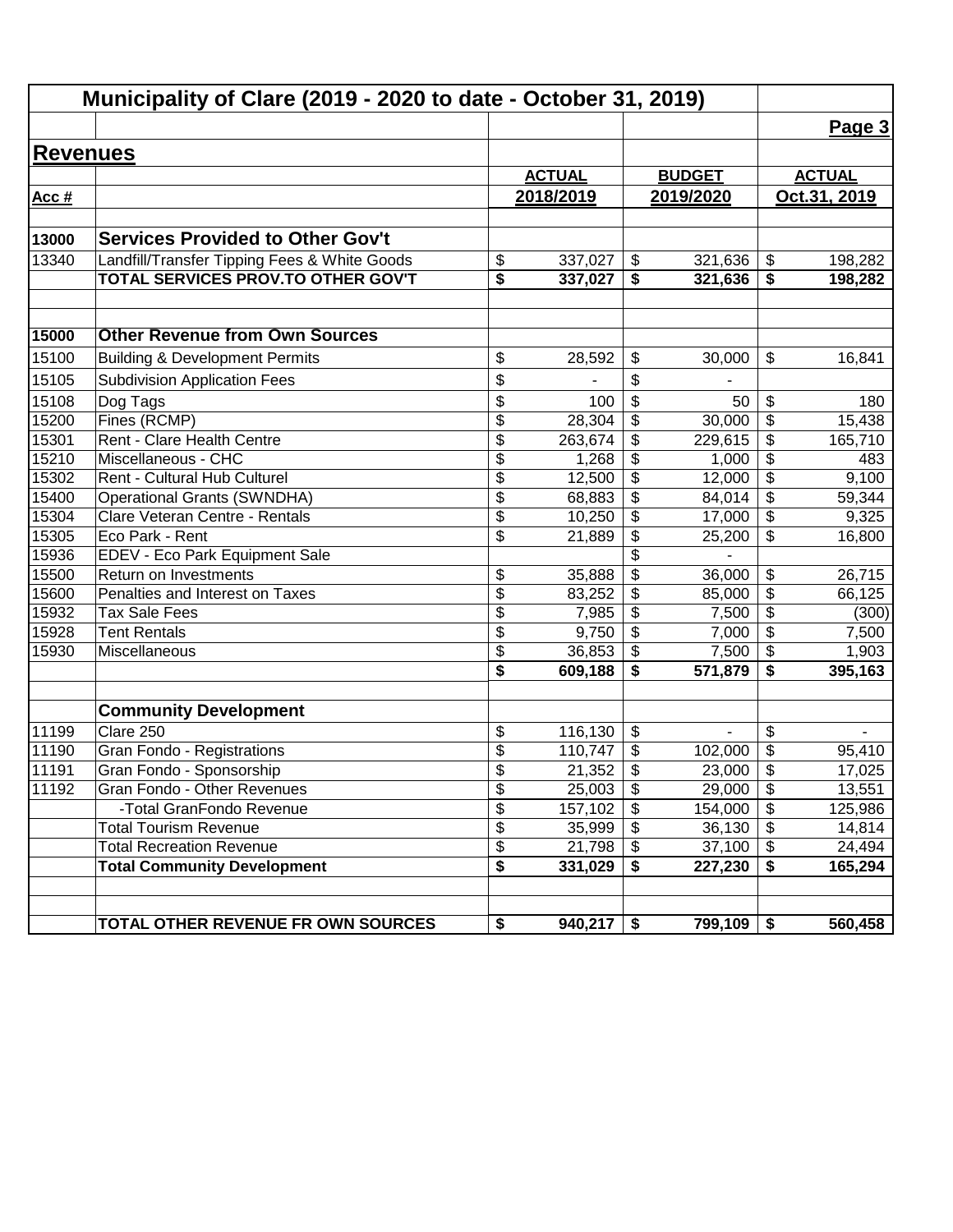|                 | Municipality of Clare (2019 - 2020 to date - October 31, 2019) |           |               |               |               |        |
|-----------------|----------------------------------------------------------------|-----------|---------------|---------------|---------------|--------|
|                 |                                                                |           |               |               | Page 4        |        |
| <b>Revenues</b> |                                                                |           |               |               |               |        |
|                 |                                                                |           |               |               |               |        |
|                 |                                                                |           | <b>ACTUAL</b> | <b>BUDGET</b> | <b>ACTUAL</b> |        |
| ACC#            |                                                                | 2018/2019 |               | 2019/2020     | Oct.31, 2019  |        |
|                 | <b>Unconditional Transfers from Other Gov'ts</b>               |           |               |               |               |        |
| 16281           | <b>Equalization Grant</b>                                      | \$        | 223,087       | \$<br>223,087 | \$            | 55,772 |
| 12009           | Grants - CMA                                                   |           |               |               | \$            | 13,173 |
| 12009           | Doctors NS                                                     |           |               |               | \$            | 5,000  |
| 12009           | PNS - Biligualism                                              | S         | 40,000        | \$<br>135,000 |               |        |
|                 | <b>TOTAL UNCONDITIONAL TRANSFERS FR OTHER GOV'TS \$</b>        |           | 263,087       | 358,087       | \$            | 73,945 |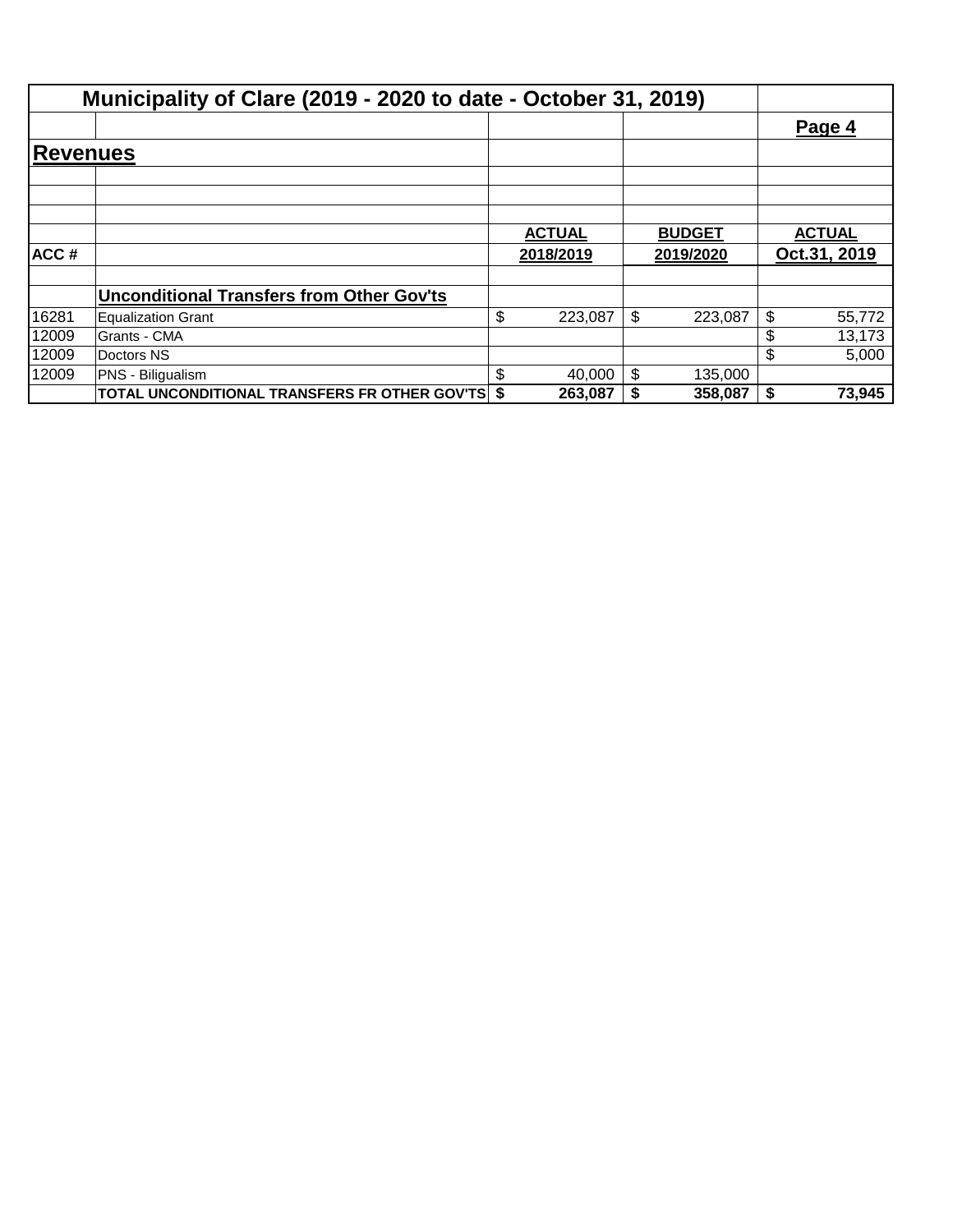| Municipality of Clare (2019 - 2020 to date - October 31, 2019) |                                                                     |                                    |                  |                                    |                  |                                                      |                   |
|----------------------------------------------------------------|---------------------------------------------------------------------|------------------------------------|------------------|------------------------------------|------------------|------------------------------------------------------|-------------------|
|                                                                | <b>Expenditures</b>                                                 |                                    |                  |                                    |                  |                                                      | Page 5            |
| 21243                                                          | Low Income Exemptions & Appeals                                     | \$                                 | 93,600           | \$                                 | 225,000          | \$                                                   | 126,320           |
| 21244                                                          |                                                                     |                                    |                  |                                    |                  |                                                      |                   |
|                                                                |                                                                     |                                    | <b>ACTUAL</b>    |                                    | <b>BUDGET</b>    |                                                      | <b>ACTUAL</b>     |
| ACC#                                                           |                                                                     |                                    | 2018/2019        |                                    | 2019/2020        |                                                      | Oct.31, 2019      |
|                                                                | <b>GENERAL GOVERNMENT SERVICES</b>                                  |                                    |                  |                                    |                  |                                                      |                   |
| 21110                                                          | <b>Warden and Council</b><br>Council Honorarium                     | \$                                 | 171,589          | \$                                 | 194,228          | $\sqrt[6]{3}$                                        |                   |
| 21111                                                          | Council - Mileage, & Conferences                                    | \$                                 | 25,027           | \$                                 | 30,000           | $\overline{\mathcal{E}}$                             | 112,055<br>11,516 |
|                                                                | Sub-Total                                                           | \$                                 | 196,616          | \$                                 | 224,228          | $\overline{\boldsymbol{\mathsf{s}}}$                 | 123,571           |
|                                                                |                                                                     |                                    |                  |                                    |                  |                                                      |                   |
|                                                                | <b>Administration-Salaries</b>                                      | \$                                 | 299,581          | \$                                 | 397,817          | \$                                                   | 228,917           |
|                                                                | CAO / Executive Assistant /<br>Director of Finance/ Tax Clerk /     |                                    |                  |                                    |                  |                                                      |                   |
|                                                                | Accounting Clerk / Communications Officer                           |                                    |                  |                                    |                  |                                                      |                   |
|                                                                | <b>Administration-Other</b>                                         |                                    |                  |                                    |                  |                                                      |                   |
| 20020                                                          | C.P.P.                                                              | \$                                 | 18,345           | \$                                 | 19,968           | \$                                                   | 13,505            |
| 20030                                                          | EI                                                                  | $\overline{\$}$                    | 6,441            | $\overline{\mathbf{S}}$            | 6,840            | \$                                                   | 4,135             |
| 20040                                                          | Pension Plan                                                        | \$                                 | 19,005           | \$                                 | 23,153           | \$                                                   | 12,964            |
| 20060<br>21112                                                 | Insurance<br>Simultaneous Translation                               | \$<br>\$                           | 9,604<br>11,841  | \$<br>\$                           | 13,838<br>24,000 | \$<br>\$                                             | 8,262<br>5,129    |
| 21113                                                          | <b>Translation of Documents</b>                                     | \$                                 |                  | \$                                 | 19,500           | \$                                                   | ÷.                |
| 21241                                                          | Clerk's Pension (Delphis until 1993)                                | \$                                 | 730              | \$                                 | 1,000            | $\overline{\$}$                                      | $\blacksquare$    |
| 21309                                                          | <b>EDI - Pilot Project Expense</b>                                  | $\overline{\$}$                    |                  | \$                                 |                  | \$                                                   |                   |
| 21242                                                          | IT Support / Procom & Hosting                                       | \$                                 | 26,619           | \$                                 | 25,000           | $\overline{\mathcal{L}}$                             | 19,651            |
|                                                                | <b>IT Maintenance Contract</b>                                      |                                    |                  | \$                                 |                  |                                                      | Capital           |
| 21282                                                          | Newsletter (4 publications)                                         | \$<br>\$                           | 1,355<br>1,602   | \$                                 | 2,000            | \$                                                   | 652<br>943        |
| 21283<br>21285                                                 | Home Page\Production\Mun Website\U-Stream<br><b>General Repairs</b> | \$                                 | 11,721           | \$<br>\$                           | 4,500<br>5,000   | \$<br>\$                                             | 1,322             |
| 21286                                                          | Lawn Maint / Snow Removal/ Landscaping                              | \$                                 | 3,605            | \$                                 | 5,000            | \$                                                   | 2,734             |
| 21288                                                          | Janitor salaries                                                    | \$                                 | 11,330           | \$                                 | 12,511           | $\overline{\$}$                                      | 6,772             |
| 21289                                                          | <b>Heating fuel</b>                                                 | \$                                 | 8,506            | \$                                 | 9,000            | $\overline{\$}$                                      | 2,217             |
| 21290                                                          | Postage                                                             | $\overline{\$}$                    | 19,923           | \$                                 | 21,000           | $\overline{\$}$                                      | 10,441            |
| 21291                                                          | Supplies                                                            | \$                                 | 11,778           | \$                                 | 12,000           | $\overline{\$}$                                      | 6,801             |
| 21293<br>21294                                                 | Solicitor<br>Promotional Materials/Advertising                      | \$<br>\$                           | 9,474<br>8,105   | \$<br>\$                           | 13,000<br>5,000  | \$<br>\$                                             | 7,477<br>2,806    |
| 21295                                                          | Hydro                                                               | \$                                 | 10,402           | \$                                 | 11,000           | $\overline{\mathcal{E}}$                             | 5,159             |
| 21296                                                          | <b>Equipment Rental</b>                                             | \$                                 | 8,232            | \$                                 | 9,000            | \$                                                   | 5,139             |
| 21297                                                          | Advertising                                                         | \$                                 | 5,508            | \$                                 | 5,500            | \$                                                   | 1,604             |
| 21298                                                          | Telephone/Fax/Internet                                              | \$                                 | 9,795            | \$                                 | 10,500           | $\overline{\$}$                                      | 6,550             |
| 21299                                                          | Auditors                                                            | \$                                 | 33,756           | \$                                 | 36,000           | \$                                                   | 27,898            |
| 21300<br>21301                                                 | <b>Tax Sale Expense</b><br><b>Workmen's Compensation</b>            | $\overline{\mathcal{L}}$<br>\$     | 6,358<br>4,696   | \$<br>\$                           | 7,500<br>4,842   | $\overline{\$}$<br>$\overline{\mathbf{S}}$           | 1,109<br>2,727    |
| 21303                                                          | Briefs/Presentations/Speeches                                       | \$                                 |                  | \$                                 | 1,500            | $\overline{\mathbf{e}}$                              | $\blacksquare$    |
| 21304                                                          | NSFM (membership)                                                   | \$                                 | 5,209            | \$                                 | 5,500            | $\overline{\mathbf{e}}$                              |                   |
| 21305                                                          | FCM (membership)                                                    | $\overline{\mathcal{E}}$           | 1,808            | \$                                 | 1,831            | \$                                                   | 1,660             |
| 21306                                                          | AMA (membership)                                                    | \$                                 | 1,048            | \$                                 | 688              | $\overline{\$}$                                      | 688               |
| 21308                                                          | <b>Banking Fees &amp; Debit</b>                                     | \$                                 | 7,370            | \$                                 | 8,000            | $\overline{\mathbf{e}}$                              | 4,543             |
| 21309<br>21311                                                 | Misc<br>Office Equipment & Small Furniture                          | $\overline{\$}$<br>$\overline{\$}$ | 5,660<br>11,220  | $\overline{\$}$<br>\$              | 6,000<br>2,500   | $\overline{\mathcal{E}}$<br>$\overline{\mathcal{E}}$ | 3,534<br>94       |
| 21312                                                          | <b>Special Events</b>                                               | $\overline{\$}$                    | 5,572            | $\sqrt[6]{3}$                      | 6,000            | $\overline{\mathcal{L}}$                             | 4,080             |
| 21314                                                          | <b>US Exchange</b>                                                  | $\overline{\$}$                    | (1, 150)         | $\overline{\boldsymbol{\epsilon}}$ | $\blacksquare$   | \$                                                   | (782)             |
| 21248                                                          | <b>Assessment Services</b>                                          | \$                                 | 252,765          | \$                                 | 255,932          | $\overline{\mathcal{S}}$                             | 191,949           |
| 21910                                                          | Election/Plebiscite/Boundary Review/other                           | \$                                 | 9,057            | \$                                 | 5,000            | $\overline{\mathbf{e}}$                              |                   |
| 21920                                                          | Mileage/ Training / Conferences                                     | $\overline{\mathbf{e}}$            | 16,447           | \$                                 | 23,000           | $\overline{\mathbf{e}}$                              | 13,475            |
| 21930<br>21950                                                 | Insurance (Property/Liability)<br><b>Grants to Organizations</b>    | \$<br>\$                           | 36,789<br>31,332 | \$<br>\$                           | 31,757<br>40,000 | $\overline{\mathbf{e}}$<br>\$                        | 31,756<br>15,493  |
|                                                                | Internet Project                                                    |                                    |                  | \$                                 | 20,642           |                                                      |                   |
|                                                                | <b>HR Policies Manual Update</b>                                    | \$                                 | 15,030           | $\overline{\$}$                    |                  | \$                                                   |                   |
|                                                                |                                                                     |                                    |                  |                                    |                  |                                                      |                   |
|                                                                | Sub-Total                                                           | \$                                 | 956,469          | \$                                 | 1,112,819        | \$                                                   | 651,401           |
|                                                                | TOTAL GENERAL GOVERNMENT SERVICES                                   | \$                                 | 1,153,085        | \$                                 | 1,337,047        | \$                                                   | 774,972           |
|                                                                |                                                                     |                                    |                  |                                    |                  |                                                      |                   |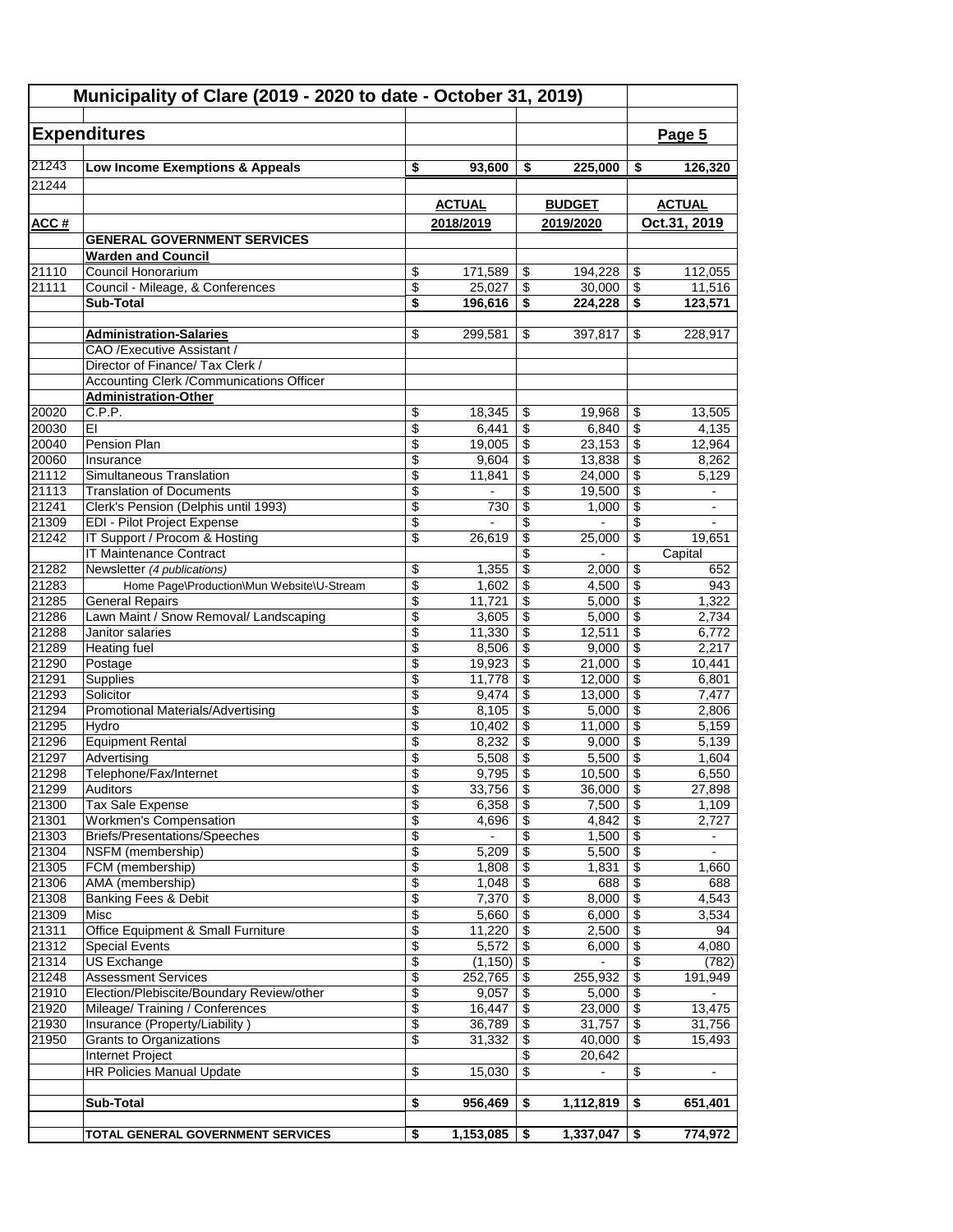|                |                                                                                        |                 |                  |          |                  |                 | Page 6           |
|----------------|----------------------------------------------------------------------------------------|-----------------|------------------|----------|------------------|-----------------|------------------|
|                | <b>Expenditures</b>                                                                    |                 |                  |          |                  |                 |                  |
|                |                                                                                        |                 |                  |          |                  |                 |                  |
|                | <b>PROTECTIVE SERVICES</b>                                                             |                 |                  |          |                  |                 |                  |
|                |                                                                                        |                 | <b>ACTUAL</b>    |          | <b>BUDGET</b>    |                 | <b>ACTUAL</b>    |
| ACC#           |                                                                                        |                 | 2018/2019        |          | 2019/2020        |                 | Oct.31, 2019     |
|                |                                                                                        |                 |                  |          |                  |                 |                  |
| 22120          | <b>RCMP Administration</b><br><b>RCMP Costs (7 members)</b>                            | \$              | 1,101,632        | \$       | 1,115,953        | \$              | 834,432          |
| 22121          | <b>Prosecution Services</b>                                                            | \$              | 10,013           | \$       | 13,500           | \$              | 4,313            |
| 22130          | <b>DNA Testing</b>                                                                     | \$              | 4,714            | \$       | 7,000            | \$              | 4,785            |
|                | <b>Total RCMP</b>                                                                      | \$              | 1,116,359        | \$       | 1,136,453        | \$              | 843,530          |
| 22310          | <b>Corrections</b>                                                                     | \$              | 120,586          | \$       | 119,885          | \$              | 89,913           |
|                | <b>Total Jails</b>                                                                     | \$              | 120,586          | \$       | 119,885          | \$              | 89,913           |
|                |                                                                                        |                 |                  |          |                  |                 |                  |
|                | <b>Other Law Enforcement</b>                                                           |                 |                  |          |                  |                 |                  |
| 22290          | <b>By-Law Enforcement</b>                                                              | \$              |                  | \$       | 1,000            | \$              |                  |
| 22990          | <b>Unsightly Premises</b>                                                              | \$              | 730              | \$       | 1,000            | \$              |                  |
| 22930          | <b>Animal Control</b><br><b>Total Other Law Enforcement</b>                            | \$<br>\$        | 21,600<br>22,330 | \$<br>\$ | 21,600<br>23,600 | \$<br>\$        | 14,515<br>14,515 |
|                |                                                                                        |                 |                  |          |                  |                 |                  |
|                | <b>Fire Departments</b>                                                                |                 |                  |          |                  |                 |                  |
| 22400          | Fire Departments - General Operations                                                  | \$              | 269,509          | \$       | 260,956          | \$              | 276,890          |
| 22404          | Level I - Training                                                                     | $\overline{\$}$ | 4,950            | \$       | 5,000            | \$              | 4,700            |
| 22405          | Fire Dept - Members Appreciation                                                       | \$              | 4,846            | \$       | 5,000            | \$              | 4,450            |
| 22403          | Fire Dept - Assessment                                                                 | \$              | 19,599           | \$       | 5,000            | \$              | 5,091            |
| 22401          | St-Bernard Building Int.-Short and Long Term Debt<br>Fire Department (Shared Services) | \$              | 5,864            | \$<br>\$ | 18,540<br>14,400 | \$<br>\$        | 1,054            |
|                | Sub Total Fire Departments                                                             | \$              | 304,768          | \$       | 308,896          | \$              | 292,185          |
| 22402          | New Capital Purchases from Area Rate                                                   | \$              | 109,299          | \$       | 123,293          | \$              | 40,654           |
|                | Equipment Purchase as per Vehicle Assessment                                           |                 |                  | \$       | 350,000          | \$              |                  |
|                | Principal on Municipal Capital Loan                                                    | \$              | 103,453          | \$       | 100,000          | \$              |                  |
| 29000          | Fire Dept Int.-Short and Long Term Debt                                                | \$              | 20,595           | \$       | 15,166           | \$              | 7,885            |
|                | <b>Total - Fire Departments</b>                                                        | \$              | 538,115          | \$       | 897,355          | \$              | 340,725          |
|                | <b>EMO &amp; Other</b>                                                                 |                 |                  |          |                  |                 |                  |
| 22510          | <b>EMO Operations, etc</b>                                                             | \$              | 4,858            | \$       | 10,000           | \$              | 3,259            |
| 22511          | Clare Search and Rescue                                                                | \$              | $5,000$          | \$       | $5,000$   \$     |                 | 5,000            |
| 22515          | Signage                                                                                | \$              | 939              | \$       | 5,500            | \$              |                  |
| 22520          | 911 Civic Numbering<br><b>Total - EMO</b>                                              | \$<br>\$        | 10,797           | \$<br>\$ | 1,000<br>21,500  | \$<br>\$        | 8,259            |
|                |                                                                                        |                 |                  |          |                  |                 |                  |
|                | <b>Building Inspections &amp;</b><br><b>Development Officer</b>                        |                 |                  |          |                  |                 |                  |
| 22292          | Salaries (2)                                                                           | \$              | 110,860          | \$       | 117,094          | \$              | 67,321           |
| 22293          | <b>CPP</b>                                                                             | \$              | 4,914            | \$       | 5,204            | $\overline{\$}$ | 3,227            |
| 22294          | EI                                                                                     | \$              | 2,336            | \$       | 2,375            | \$              | 1,498            |
| 22295          | Pension                                                                                | \$              | 6,784            | \$       | 7,164            | \$              | 4,119            |
| 22296          | Health Insurance                                                                       | \$              | 4,372            | \$       | 4,477            | \$              | 2,637            |
| 22291          | <b>Workers Comp</b>                                                                    | \$              | 1,758            | \$       | 1,677            | \$              | 1,003            |
| 22298          | <b>Conventions &amp; Training</b>                                                      | \$              | 24,361           | \$       | 28,000           | \$              | 14,562           |
| 22299<br>22300 | Supplies<br>Truck Repairs & Gas                                                        | \$<br>\$        | 4,702<br>3,797   | \$<br>\$ | 5,000<br>6,000   | \$<br>\$        | 1,847<br>2,566   |
|                | <b>Total Building Inspections</b>                                                      | \$              | 163,882          | \$       | 176,991          | \$              | 98,781           |
|                |                                                                                        |                 |                  |          |                  |                 |                  |
| 22910          | <b>Security for Seniors</b>                                                            | \$              | 37,054           | \$       | 37,869           | \$              | 37,869           |
|                | <b>Total Security for Seniors</b>                                                      | \$              | 37,054           | \$       | 37,869           | \$              | 37,869           |
|                | <b>TOTAL PROTECTIVE SERVICES</b>                                                       |                 | \$2,009,123      |          | \$2,413,653      |                 | \$1,433,592      |
|                |                                                                                        |                 |                  |          |                  |                 |                  |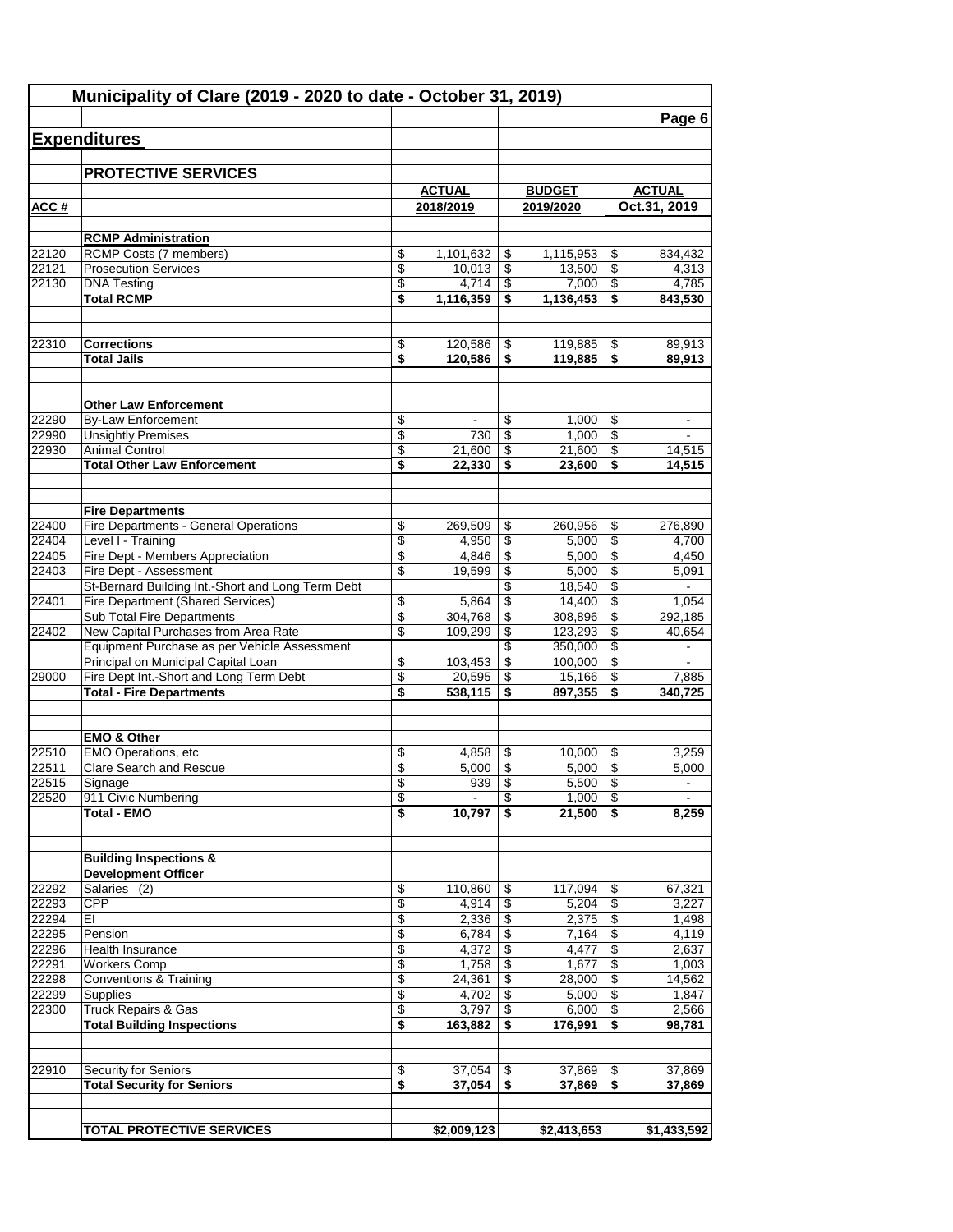|        | Municipality of Clare (2019 - 2020 to date - October 31, 2019) |    |               |                           |               |    |                          |  |  |
|--------|----------------------------------------------------------------|----|---------------|---------------------------|---------------|----|--------------------------|--|--|
|        |                                                                |    |               |                           |               |    | Page 7                   |  |  |
|        | <b>Expenditures</b>                                            |    |               |                           |               |    |                          |  |  |
|        |                                                                |    |               |                           |               |    |                          |  |  |
|        | <b>TRANSPORTATION SERVICES</b>                                 |    |               |                           |               |    |                          |  |  |
|        |                                                                |    |               |                           |               |    |                          |  |  |
|        |                                                                |    | <b>ACTUAL</b> |                           | <b>BUDGET</b> |    | <b>ACTUAL</b>            |  |  |
| Acct # |                                                                |    | 2018/2019     |                           | 2019/2020     |    | Oct.31, 2019             |  |  |
|        | <b>Public Transit</b>                                          |    |               |                           |               |    |                          |  |  |
| 23500  | <b>Transport de Clare</b>                                      | \$ | 23,000        | $\boldsymbol{\mathsf{S}}$ | 25,000        | \$ | 25,000                   |  |  |
|        | <b>Sub-Total</b>                                               | \$ | 23,000        | \$                        | 25,000        | \$ | 25,000                   |  |  |
|        |                                                                |    |               |                           |               |    |                          |  |  |
|        | <b>Sidewalks/Street Lights/Roads</b>                           |    |               |                           |               |    |                          |  |  |
| 23230  | <b>Repairs to Sidewalks</b>                                    | \$ | 156           | \$                        | 500           | \$ | ٠                        |  |  |
| 23232  | Sidewalks - Snow Removal                                       | \$ | 41,820        | \$                        | 43,911        | \$ | $\overline{\phantom{a}}$ |  |  |
| 23250  | <b>Street Lights Area Rate</b>                                 | \$ | 18,748        | \$                        | 22,700        | \$ | 11,557                   |  |  |
| 23240  | Engineering roads                                              | \$ |               | \$                        |               |    |                          |  |  |
| 23244  | Community Cleanup Program - (\$150/km)                         | \$ | 9,213         | \$                        | 10,000        | \$ | 8,251                    |  |  |
|        | <b>Sub-Total</b>                                               | \$ | 69,938        | \$                        | 77,111        | \$ | 19,808                   |  |  |
|        |                                                                |    |               |                           |               |    |                          |  |  |
|        | <b>TOTAL TRANSP. SERVICES</b>                                  | \$ | 92,938        | \$                        | 102,111       | \$ | 44,808                   |  |  |
|        |                                                                |    |               |                           |               |    |                          |  |  |
|        |                                                                |    |               |                           |               |    |                          |  |  |
|        | <b>DEBT CHARGES</b>                                            |    |               |                           |               |    |                          |  |  |
| 28995  | Principal-CHC Loan (Yr.11 of 20)                               | \$ | 125,000       | \$                        | 125,000       |    |                          |  |  |
| 28995  | Principal - Fire Dept Loan (Yr 6 of 15)                        | \$ | 53,333        | \$                        | 53,333        | \$ | 53,333                   |  |  |
| 28995  | Principal -St-Bernard Firehall Loan (Yr 1 of 20)               |    |               |                           | 28,851        | \$ | 28,251                   |  |  |
|        | <b>TOTAL PRINCIPAL DEBT CHARGES</b>                            | \$ | 178,333       | \$                        | 207,184       | \$ | 81,584                   |  |  |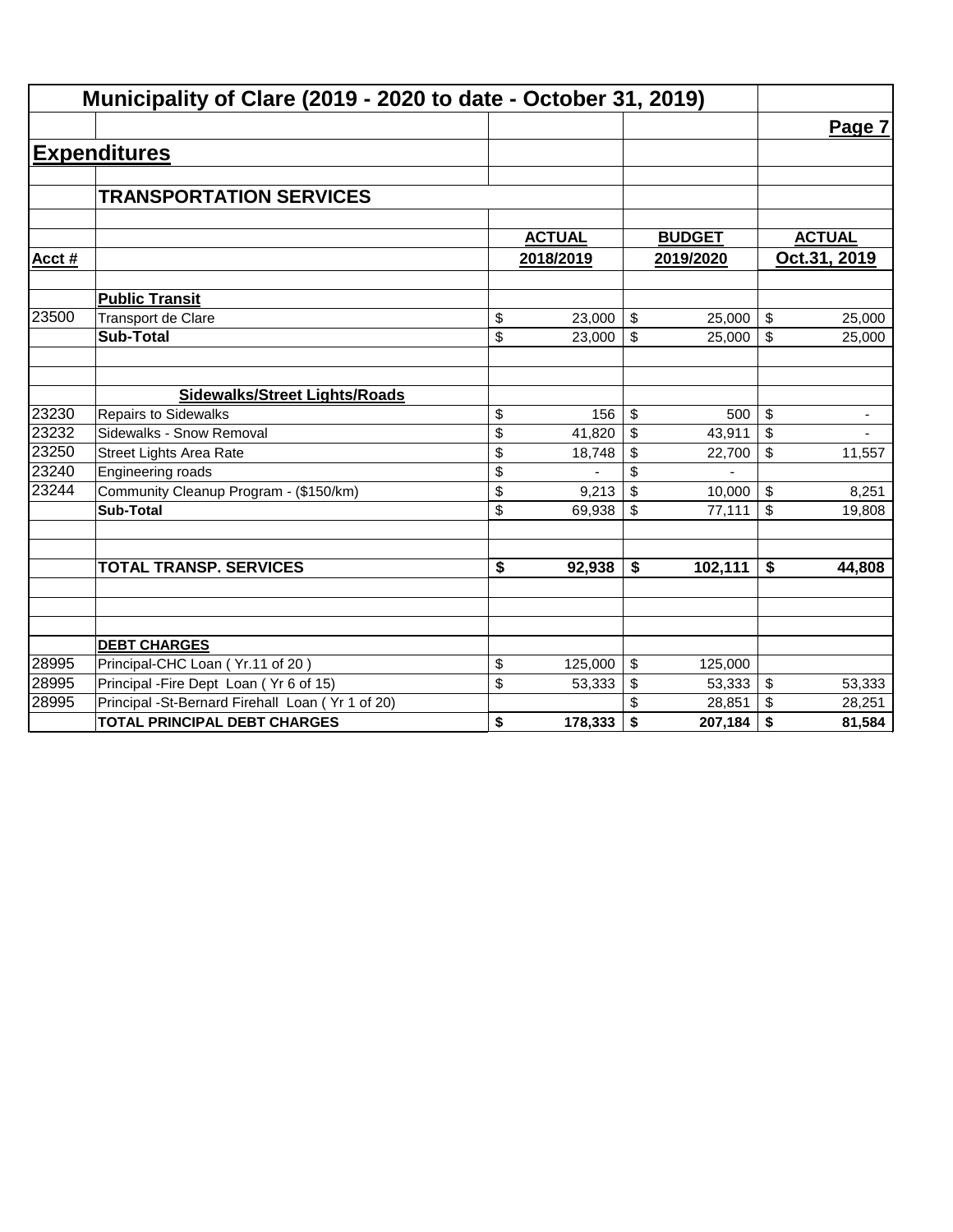|       |                                             |               |                                      |               |                                  | Page 8        |
|-------|---------------------------------------------|---------------|--------------------------------------|---------------|----------------------------------|---------------|
|       | <b>Expenditures</b>                         |               |                                      |               |                                  |               |
|       |                                             |               |                                      |               |                                  |               |
|       |                                             | <b>ACTUAL</b> |                                      | <b>BUDGET</b> |                                  | <b>ACTUAL</b> |
| Acc#  | <b>ENVIRONMENTAL HEALTH SERVICES</b>        | 2018/2019     |                                      | 2019/2020     |                                  | Oct.31, 2019  |
|       | <b>Sewer - General Operations</b>           |               |                                      |               |                                  |               |
| 24200 | <b>Training and Conferences</b>             | \$<br>2,874   | \$                                   | 3,500         | \$                               | 2,797         |
| 24210 | Wages - 1 FTE & 1 Seasonal                  | \$<br>80,316  | \$                                   | 81,047        | \$                               | 42,780        |
| 24216 | <b>CPP</b>                                  | \$<br>3,672   | \$                                   | 3,776         | \$                               | 2,010         |
| 24217 | EI                                          | \$<br>1,823   | \$                                   | 1,797         | \$                               | 970           |
| 24218 | Pension Plan                                | \$<br>3,756   | \$                                   | 4,669         | \$                               | 2,511         |
| 24219 | Group Insurance                             | \$<br>2,681   | \$                                   | 2,756         | \$                               | 1,596         |
| 24222 | <b>Workers Comp</b>                         | \$<br>1,292   | $\overline{\mathbf{3}}$              | 1,208         | \$                               | 638           |
| 24221 | Truck Maintenance, & Gas                    | \$<br>6,715   | \$                                   | 7,845         | \$                               | 4,868         |
| 24223 | Public Works Garage (Belliveau Cove)        | \$<br>4,162   | \$                                   | 7,000         | \$                               | 215           |
| 24295 | Snow Removal (all locations)                | \$<br>1,631   | \$                                   | 3,300         | \$                               | 1,017         |
|       | <b>Sub-Total Sewer - General Operations</b> | \$<br>108,923 | \$                                   | 116,897       | \$                               | 59,402        |
|       |                                             |               |                                      |               |                                  |               |
|       | <b>Sewage Treatment Plant Operations</b>    |               |                                      |               |                                  |               |
| 24211 | Meteghan                                    |               |                                      |               |                                  |               |
|       | Sewer Hydro                                 | \$<br>17,276  | \$<br>\$                             | 18,500        | $\boldsymbol{\mathsf{\$}}$<br>\$ | 10,739        |
| 24212 | Supplies & Repairs                          | \$<br>17,689  |                                      | 14,300        |                                  | 10,964        |
| 24214 | Testing                                     | \$<br>2,056   | \$                                   | 2,500         | $\sqrt[6]{3}$                    | 1,292         |
|       | <b>Sub-Total Meteghan</b>                   | \$<br>37,020  | \$                                   | 35,300        | \$                               | 22,995        |
|       | <b>Sewage Treatment Plant Operations</b>    |               |                                      |               |                                  |               |
|       | <b>Church Point</b>                         |               |                                      |               |                                  |               |
| 24241 | Hydro                                       | \$<br>8,542   | \$                                   | 9,500         | $\sqrt[6]{\frac{1}{2}}$          | 4,584         |
| 24242 | Supplies & Repairs                          | \$<br>5,297   | \$                                   | 6,150         | \$                               | 4,605         |
| 24244 | Testing                                     | \$<br>2,056   | \$                                   | 2,500         | \$                               | 1,292         |
|       | <b>Sub-Total Church Point</b>               | \$<br>15,895  | \$                                   | 18,150        | \$                               | 10,481        |
|       |                                             |               |                                      |               |                                  |               |
| 24290 | <b>Belliveau Cove</b><br>Hydro              | \$<br>7,539   | \$                                   | 7,800         | \$                               | 4,304         |
| 24291 | Supplies & Repairs                          | \$<br>9,527   | \$                                   | $7,650$ \ \$  |                                  | 3,590         |
| 24292 | Testing                                     | \$<br>2,056   | $\$\$                                | $2,500$ \$    |                                  | 1,108         |
|       | <b>Sub-Total Belliveau Cove</b>             | \$<br>19,121  | $\overline{\boldsymbol{\mathsf{s}}}$ | $17,950$ \$   |                                  | 9,002         |
|       |                                             |               |                                      |               |                                  |               |
| 24201 | Insurance - Sewer Systems                   | \$<br>3,663   | \$                                   | 8,624         | $\$\,$                           | 8,624         |
|       | <b>Sub-Total Insurance</b>                  | \$<br>3,663   | $\overline{\boldsymbol{\mathsf{s}}}$ | 8,624         | $\overline{\bullet}$             | 8,624         |
|       | <b>TOTAL SEWER COSTS</b>                    | \$<br>184,622 | \$                                   | 196,921       | \$                               | 110,503       |
|       |                                             |               |                                      |               |                                  |               |
|       |                                             |               |                                      |               |                                  |               |
|       |                                             |               |                                      |               |                                  |               |
|       |                                             |               |                                      |               |                                  |               |
|       |                                             |               |                                      |               |                                  |               |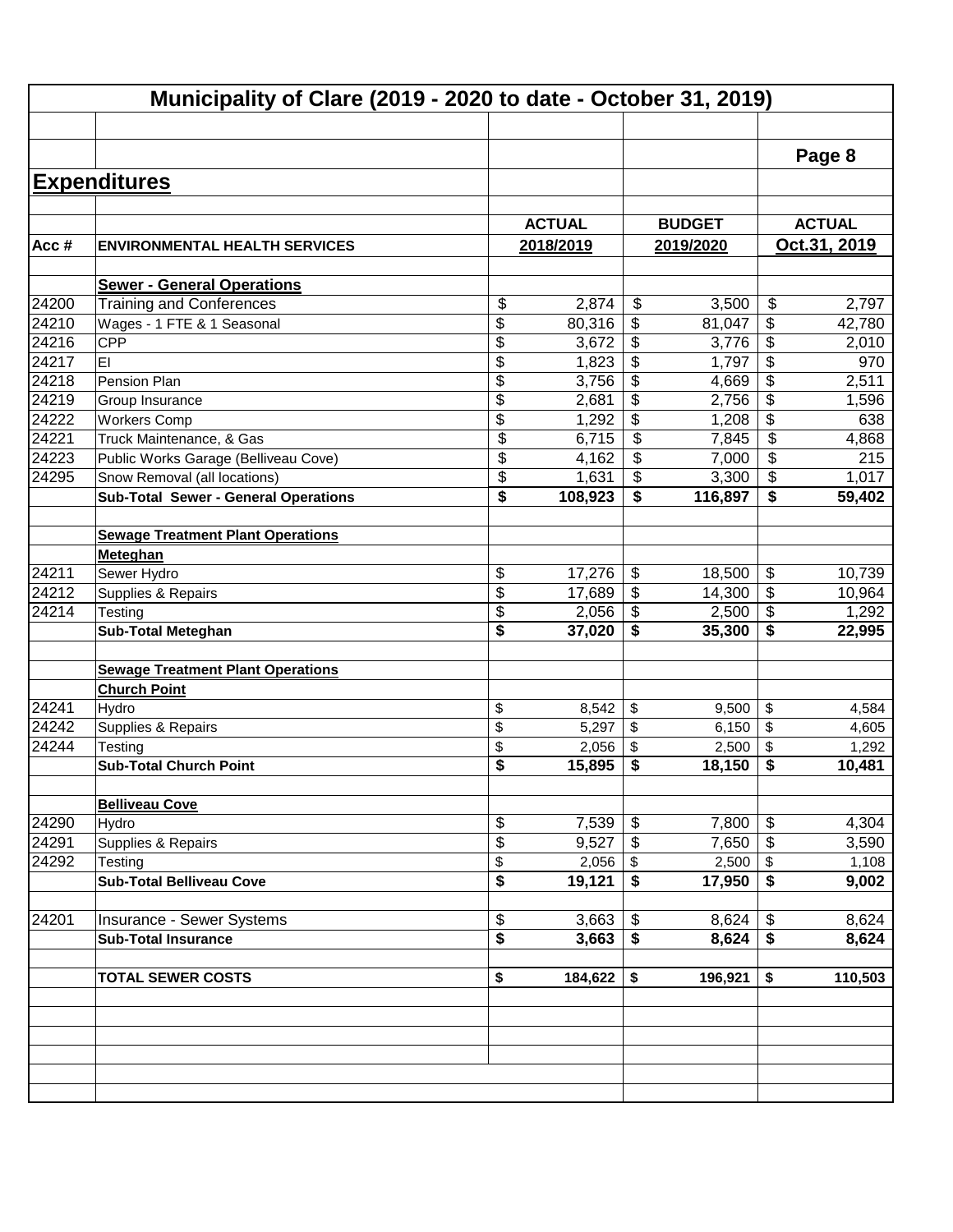|       | Municipality of Clare (2019 - 2020 to date - October 31, 2019) |                 |               |                          |               |                           |               |  |  |
|-------|----------------------------------------------------------------|-----------------|---------------|--------------------------|---------------|---------------------------|---------------|--|--|
|       |                                                                |                 |               |                          |               |                           | Page 9        |  |  |
|       | <b>ENVIRONMENTAL HEALTH SERVICES - CONT'D</b>                  |                 |               |                          |               |                           |               |  |  |
|       |                                                                |                 |               |                          |               |                           |               |  |  |
|       | <b>Expenditures</b>                                            |                 |               |                          |               |                           |               |  |  |
|       |                                                                |                 |               |                          |               |                           |               |  |  |
|       |                                                                |                 | <b>ACTUAL</b> |                          | <b>BUDGET</b> |                           | <b>ACTUAL</b> |  |  |
| Acc#  | <b>SOLID WASTE SERVICES</b>                                    |                 | 2018/2019     |                          | 2019/2020     |                           | Oct.31, 2019  |  |  |
|       |                                                                |                 |               |                          |               |                           |               |  |  |
|       | Garbage/Collection\Tipping Fees/Other                          |                 |               |                          |               |                           |               |  |  |
| 24320 | Garbage & Waste Collections                                    | \$              | 438,543       | \$                       | 460,471       | \$                        | 263,928       |  |  |
| 24300 | <b>Transfer Station Operations</b>                             | \$              | 36,216        | \$                       | 59,500        | $\overline{\$}$           | 46,677        |  |  |
| 24301 | <b>Landfill Closure</b>                                        | $\overline{\$}$ | 42,883        | \$                       | 47,700        | $\overline{\$}$           | 17,907        |  |  |
| 24321 | Recycling - Tipping Fees (Blue Bags)                           | $\overline{\$}$ | 103,930       | \$                       | 105,000       | $\overline{\$}$           | 61,329        |  |  |
| 24322 | <b>Organic Tipping Fees</b>                                    | \$              | 65,961        | $\overline{\mathcal{S}}$ | 70,000        | $\overline{\mathcal{L}}$  | 41,930        |  |  |
| 24304 | Queens Tipping Fees (\$102.26)                                 | \$              | 347,368       | \$                       | 355,000       | \$                        | 225,050       |  |  |
| 24342 | Solid Waste Schedules, Green Carts, etc                        | \$              | 9,464         | \$                       | 10,000        | $\overline{\mathfrak{s}}$ | 6,021         |  |  |
| 24340 | Landfill Wages (3)                                             | \$              | 133,783       | $\overline{\mathcal{L}}$ | 140,591       | $\overline{\mathcal{L}}$  | 80,473        |  |  |
| 24343 | CPP                                                            | \$              | 6,065         | \$                       | 6,266         | \$                        | 3,727         |  |  |
| 24344 | EI                                                             | \$              | 3,089         | \$                       | 3,238         | \$                        | 1,825         |  |  |
| 24345 | Pension Plan                                                   | \$              | 7,315         | \$                       | 8,313         | \$                        | 4,747         |  |  |
| 24346 | <b>Health Insurance</b>                                        | \$              | 1,419         | $\frac{1}{2}$            | 1,453         | \$                        | 854           |  |  |
| 24347 | <b>Workers Comp</b>                                            | \$              | 2,151         | \$                       | 2,292         | \$                        | 1,199         |  |  |
| 24348 | Property Insurance                                             | \$              | 2,502         | \$                       | 3,013         | \$                        | 3,013         |  |  |
| 24341 | Waste Check (Administration)                                   | \$              | 23,433        | \$                       | 23,433        | \$                        | 17,540        |  |  |
| 24303 | Illegal Dump Clean-Up                                          | \$              | 600           | \$                       | 4,500         | \$                        | 3,677         |  |  |
| 24349 | Miscellaneous                                                  | \$              |               |                          |               |                           |               |  |  |
|       | <b>Sub-Total Garbage</b>                                       | \$              | 1,224,723     | \$                       | 1,300,769     | \$                        | 779,896       |  |  |
|       |                                                                |                 |               |                          |               |                           |               |  |  |
|       |                                                                |                 |               |                          |               |                           |               |  |  |
|       | <b>Total Garbage/Recycling</b>                                 | \$              | 1,224,723     | \$                       | 1,300,769     | \$                        | 779,896       |  |  |
|       | TOTAL ENVIRONMENTAL HEALTH                                     | \$              | 1,409,345     | \$                       | 1,497,690     | \$                        | 890,399       |  |  |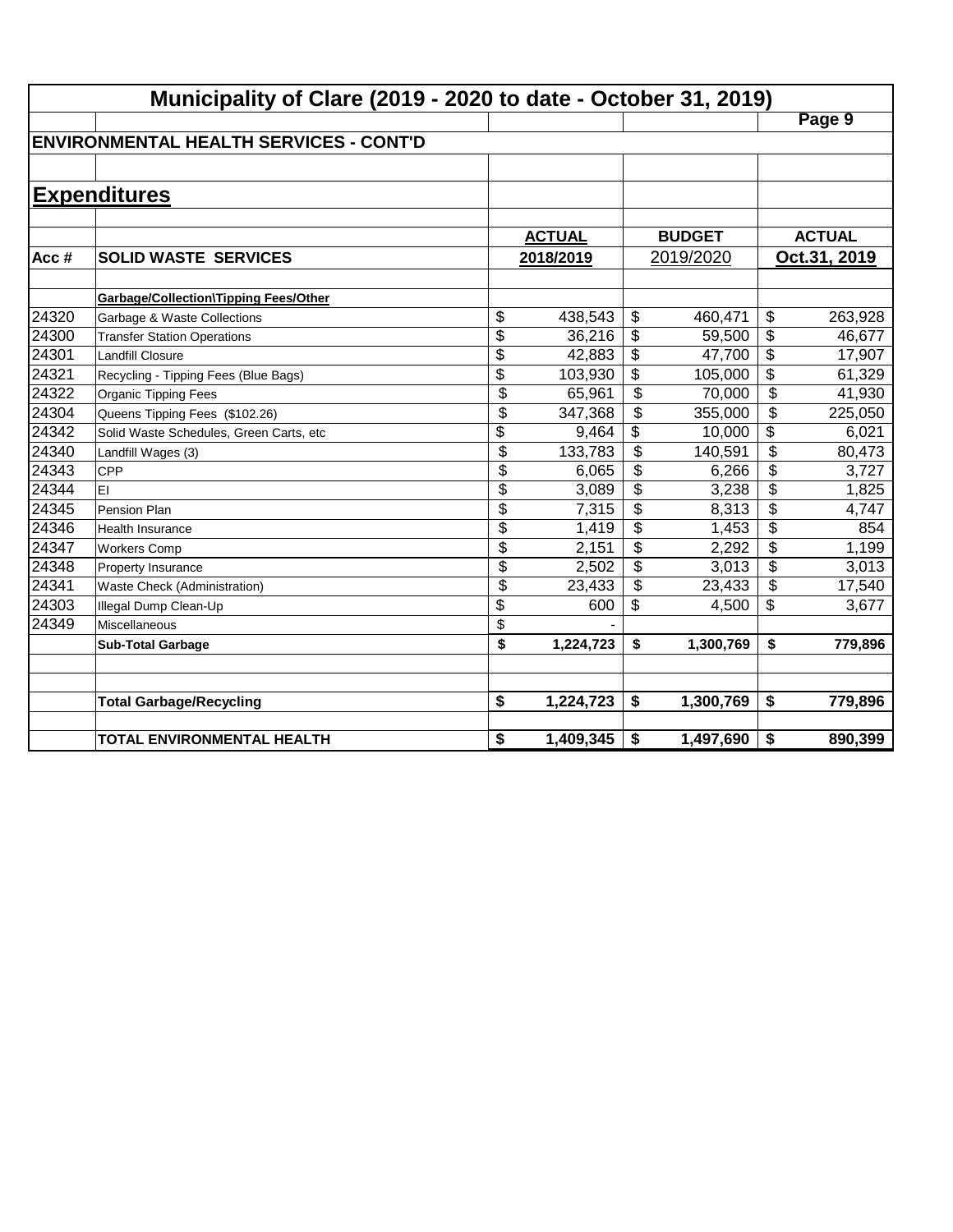|             | Municipality of Clare (2019 - 2020 to date - October 31, 2019) |                                  |                                            |                                           |
|-------------|----------------------------------------------------------------|----------------------------------|--------------------------------------------|-------------------------------------------|
|             |                                                                |                                  |                                            | Page 10                                   |
|             | <b>Expenditures</b>                                            |                                  |                                            |                                           |
|             |                                                                |                                  |                                            |                                           |
|             |                                                                |                                  |                                            |                                           |
|             |                                                                | <b>ACTUAL</b>                    | <b>BUDGET</b>                              | <b>ACTUAL</b>                             |
| <b>ACC#</b> |                                                                | 2018/2019                        | 2019/2020                                  | Oct.31, 2019                              |
|             | <b>Public Health Services</b>                                  |                                  |                                            |                                           |
|             | <b>Clare Health Centre</b>                                     |                                  |                                            |                                           |
| 25500       | Adm(Manager/Secretaries/Patient Attendants/Cleaners)           | 306989                           | $\boldsymbol{\mathsf{S}}$<br>354,551       | \$<br>176,301                             |
| 25502       | <b>CPP</b>                                                     | 12830                            | $\boldsymbol{\mathsf{S}}$<br>14,216        | \$<br>7,981                               |
| 25503       | EI                                                             | 6680                             | $\boldsymbol{\mathsf{S}}$<br>6,859         | $\overline{\$}$<br>3,969                  |
| 25504       | Pension                                                        | 12062                            | $\overline{\boldsymbol{\theta}}$<br>12,328 | $\overline{\boldsymbol{\theta}}$<br>8,541 |
| 25505       | <b>Health Insurance</b>                                        | 3286                             | $\overline{\mathbf{s}}$<br>3,814           | $\overline{\$}$<br>3,591                  |
| 25522       | <b>Workers Comp</b>                                            | 4860                             | $\boldsymbol{\mathsf{S}}$<br>4,623         | $\overline{\$}$<br>2,635                  |
| 25510       | <b>Office Supplies</b>                                         | 9169                             | \$<br>10,000                               | $\overline{\$}$<br>3,386                  |
| 25511       | <b>Medical Supplies</b>                                        | 9422                             | \$<br>12,000                               | $\overline{\$}$<br>5,611                  |
| 25513       | <b>MedAccess</b>                                               | 7059                             | \$<br>23,391                               | $\overline{\$}$<br>8,937                  |
| 25514       | <b>IT Support</b>                                              | 414                              | \$<br>500                                  | $\overline{\$}$<br>183                    |
| 25515       | Travel/Training                                                | 649                              | $\boldsymbol{\mathsf{S}}$<br>2,500         | $\overline{\$}$<br>2,042                  |
| 25520       | Cleaning Supplies (incl.strip & wax floors)                    | 6150                             | \$<br>7,000                                | \$<br>3,322                               |
| 25529       | Telephone, Internet, Telehealth                                | 7555                             | \$<br>8,000                                | \$<br>4,072                               |
| 25530       | Hydro                                                          | 26559                            | $\boldsymbol{\mathsf{S}}$<br>27,500        | $\overline{\mathcal{L}}$<br>13,010        |
| 25540       | Sewer Services (7 units @ \$200.00 ea)                         | 1295                             | \$<br>1,400                                | $\overline{\mathcal{L}}$<br>1,400         |
| 25560       | Snow Removal/Mowing/Gardening                                  | 4347                             | \$<br>5,500                                | $\overline{\mathbf{S}}$<br>2,500          |
| 25570       | Maintenance and Repairs                                        | 16089                            | \$<br>35,000                               | \$<br>15,922                              |
| 25525       | <b>Small Equipment</b>                                         | 5812                             | \$<br>7,000                                | \$<br>5,347                               |
| 25571       | Property Insurance                                             | 4279                             | $\boldsymbol{\mathsf{S}}$<br>5,148         | \$<br>5,148                               |
| 25572       | Misc. Purchases                                                | 1496                             | $\boldsymbol{\mathsf{S}}$<br>5,000         | $\boldsymbol{\mathsf{S}}$<br>1,482        |
|             | <b>Sub-Total</b>                                               | \$<br>447,002                    | 546330                                     | $\boldsymbol{\mathsf{s}}$<br>275,380      |
|             | <b>New Recruitment</b>                                         |                                  |                                            |                                           |
| 25900       | Doctor Recruitment & Incentive                                 | 2000                             | $\boldsymbol{\mathsf{S}}$<br>15,000        | \$<br>414                                 |
|             | <b>Storage Building (Repairs)</b>                              | $\frac{1}{2}$                    | 0                                          |                                           |
|             | <b>Sub-Total</b>                                               | $\overline{\mathbf{s}}$<br>2,000 | $15000$ \$                                 | 414                                       |
|             | <b>Low Income Seniors Housing</b>                              |                                  |                                            |                                           |
| 28233       | Housing Commission - Operating deficit                         | \$<br>30,498                     | $35200$ \$                                 | 38,841                                    |
|             | <b>Sub-Total</b>                                               | \$<br>30,498                     | $35200$ \$                                 | 38,841                                    |
|             |                                                                |                                  |                                            |                                           |
|             | <b>Sub Total - Public Health Services</b>                      | 479,500<br>\$                    | $596530$ \$                                | 314,635                                   |
|             |                                                                |                                  |                                            |                                           |
| 29000       | Interest on Short & Long-Term Debt - CHC                       | \$<br>78,650                     | 37963                                      |                                           |
|             | <b>Sub Total Interest - CHC</b>                                | \$<br>78,650                     | $37963$ \$                                 | Ξ.                                        |
|             | TOTAL PUBLIC HEALTH SERVICES                                   | \$558,150                        | 634493                                     | \$314,635                                 |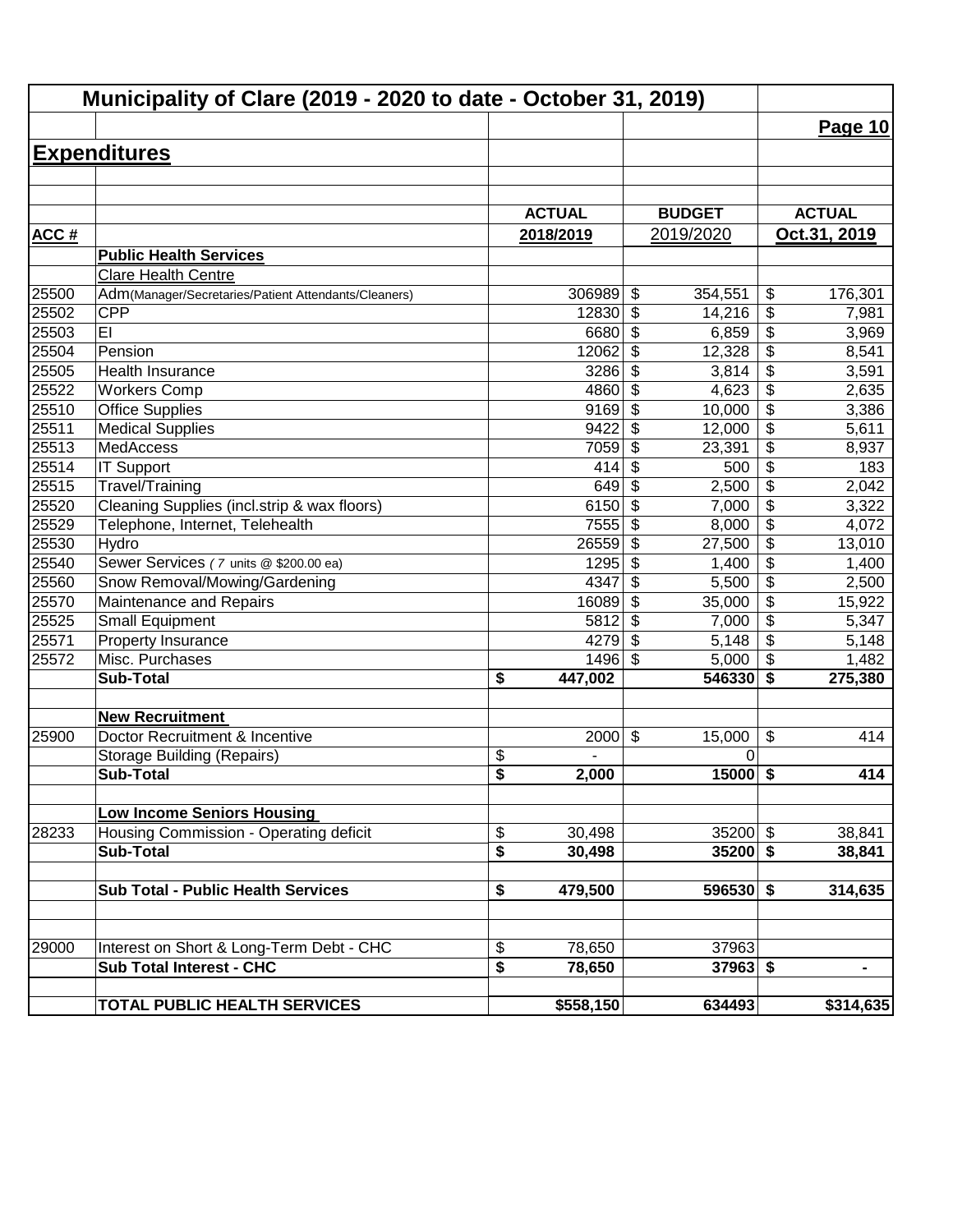|       | Municipality of Clare (2019 - 2020 to date - October 31, 2019) |                                      |               |                           |               |                            |               |
|-------|----------------------------------------------------------------|--------------------------------------|---------------|---------------------------|---------------|----------------------------|---------------|
|       | <b>Expenditures</b>                                            |                                      |               |                           |               | Page 11                    |               |
|       | <b>ENVIRONMENTAL DEVELOPMENT SERVICES</b>                      |                                      |               |                           |               |                            |               |
|       |                                                                |                                      | <b>ACTUAL</b> |                           | <b>BUDGET</b> |                            | <b>ACTUAL</b> |
| ACC#  |                                                                |                                      | 2018/2019     |                           | 2019/2020     | Oct.31, 2019               |               |
|       | <b>Environmental Planning &amp; Zoning</b>                     |                                      |               |                           |               |                            |               |
| 26110 | Planning (meetings, etc)                                       | \$                                   | 438           | \$                        | 4,000         | $\boldsymbol{\theta}$      |               |
| 26220 | <b>Sub-Division Regulations</b>                                | $\overline{\$}$                      | 1,875         | $\overline{\$}$           | 2,000         | $\overline{\$}$            | 2,475         |
| 26221 | <b>By-law Review</b>                                           | \$                                   | 4,144         | \$                        | 5,000         | $\boldsymbol{\mathcal{F}}$ | 2,599         |
|       | <b>Sub-Total</b>                                               | $\overline{\$}$                      | 6,457         | \$                        | 11,000        | \$                         | 5,075         |
|       | <b>Environmental Development Serv.</b>                         |                                      |               |                           |               |                            |               |
| 28467 | Regional Enterprise Networks(WREN)                             | \$                                   | 45,621        | \$                        | 45,621        | \$                         | 45,621        |
|       |                                                                | \$                                   | 45,621        | \$                        | 45,621        | \$                         | 45,621        |
| 27180 | <b>Wentworth Lake Park</b>                                     | \$                                   | 1,947         | \$                        | 1,250         | $\sqrt[6]{3}$              | 46            |
| 27179 | Belliveau Cove Dev./Wharf/Insurance                            | \$                                   | 10,054        | $\boldsymbol{\mathsf{S}}$ | 10,121        | $\boldsymbol{\mathsf{S}}$  | 9,857         |
|       | <b>Sub-Total</b>                                               | $\overline{\boldsymbol{\mathsf{s}}}$ | 12,001        | \$                        | 11,371        | $\overline{\bullet}$       | 9,903         |
|       | TOTAL EVIRONMENT DEVELOPMENT                                   | $\overline{\boldsymbol{\mathsf{s}}}$ | 64,079        | \$                        | 67,992        | \$                         | 60,599        |
|       |                                                                |                                      |               |                           |               |                            |               |
|       |                                                                |                                      |               |                           |               |                            |               |
|       |                                                                |                                      |               |                           |               |                            |               |
|       |                                                                |                                      |               |                           |               |                            |               |
|       |                                                                |                                      |               |                           |               |                            |               |
|       |                                                                |                                      |               |                           |               |                            |               |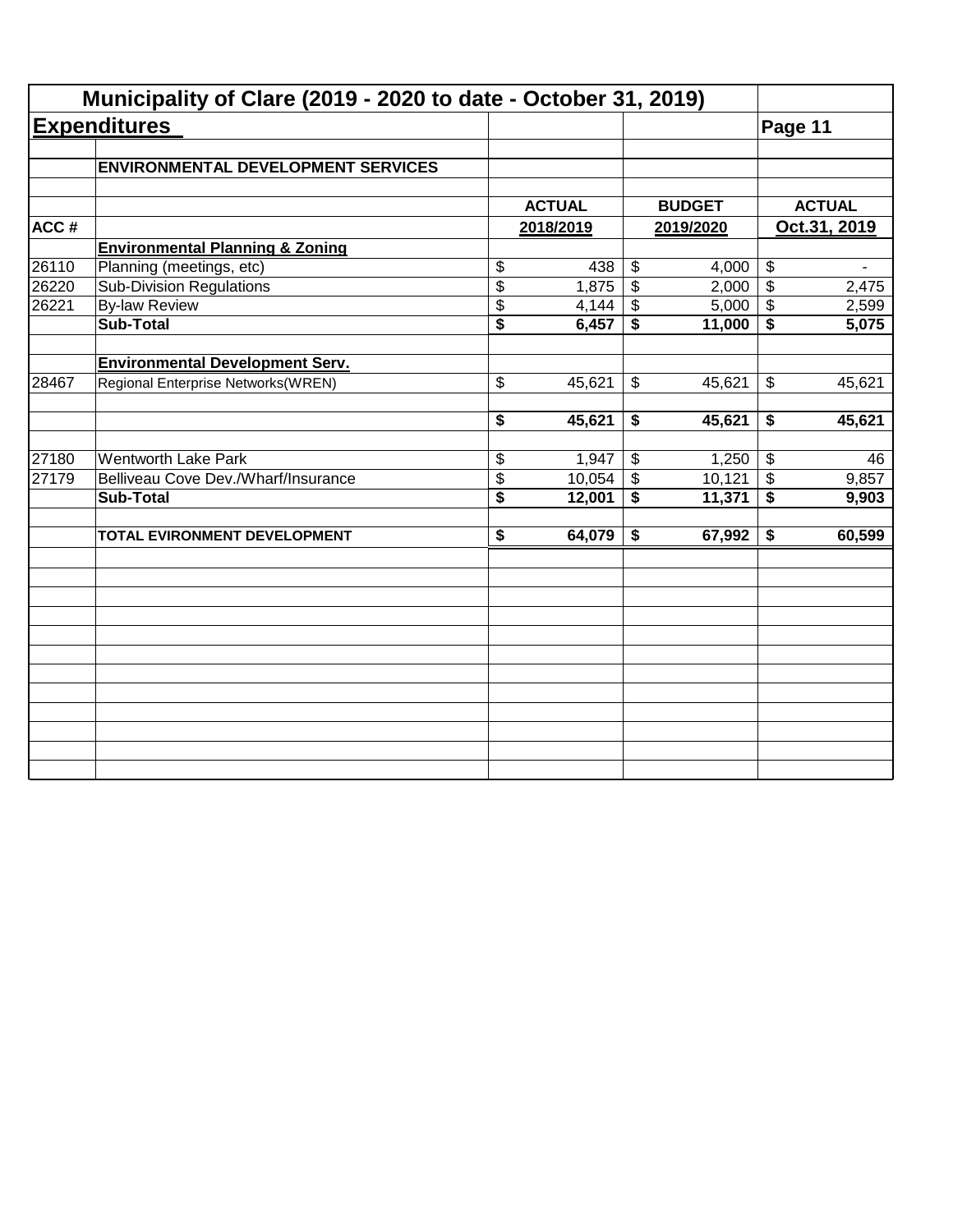|                | Municipality of Clare (2019 - 2020 to date - October 31, 2019) |          |                   |                          |                  |                          |                                    |  |
|----------------|----------------------------------------------------------------|----------|-------------------|--------------------------|------------------|--------------------------|------------------------------------|--|
|                | <b>Expenditures</b>                                            |          |                   |                          |                  |                          | Page 12                            |  |
|                |                                                                |          |                   |                          |                  |                          |                                    |  |
|                | <b>RECREATION &amp; CULTURAL SERVICES</b>                      |          |                   |                          |                  |                          |                                    |  |
|                |                                                                |          | <b>ACTUAL</b>     |                          | <b>BUDGET</b>    |                          | <b>ACTUAL</b>                      |  |
|                |                                                                |          | 2018/2019         |                          | 2019/2020        |                          | Oct.31, 2019                       |  |
|                | <b>COMMUNITY DEVELOPMENT</b>                                   |          |                   |                          |                  |                          |                                    |  |
|                | Economic Development                                           |          |                   |                          |                  |                          |                                    |  |
|                | Tourism                                                        | \$       | 189,563           | \$                       | 205,915          | \$                       | 126,262                            |  |
|                | Recreation                                                     | \$       | 192,141           | \$                       | 216,091          | \$                       | 161,800                            |  |
|                | Building<br><b>Community Development Admin</b>                 | \$       | 189,488           | \$                       | 213,235          | \$                       | 111,537                            |  |
| 26290          | - GranFondo Registration                                       | \$       | 41,710            | $\overline{\mathcal{L}}$ | 37,000           | \$                       | 32,286                             |  |
| 26291          | - GranFondo Logistics                                          | \$       | 17,089            | \$                       | 25,400           | \$                       | 20,910                             |  |
| 26292          | - GranFondo Administration                                     | \$       | 7,899             | \$                       | 7,600            | \$                       | 7,250                              |  |
| 26293          | - GranFondo Hospitality                                        | \$       | 37,568            | \$                       | 45,000           | \$                       | 38,618                             |  |
| 26294          | - GranFondo Safety                                             | \$       | 3,219             | \$                       | 6,500            | \$                       | 8,331                              |  |
| 26295          | - GranFondo Volunteer                                          | \$       | 4,849             | $\overline{\mathcal{L}}$ | 6,300            | $\overline{\mathcal{L}}$ | 5,366                              |  |
| 26296          | - GranFondo Marketing                                          | \$       | 37,993            | \$                       | 25,000           | \$                       | 19,390                             |  |
| 26297          | - GranFondo Learn to Fondo                                     | \$       | 264               | \$                       | 1,200            | \$                       | 534                                |  |
|                | GranFondo Total                                                | \$       | 150,591           | \$                       | 154,000          | \$                       | 132,684                            |  |
| 26301<br>26000 | - Clare 250<br>$-CMA$ 2024                                     | \$       | 116,876<br>33,268 | \$                       | 60,000           | \$                       | $\overline{\phantom{a}}$<br>27,146 |  |
|                |                                                                | \$       | 871,927           | \$                       | 849,241          | \$                       | 559,429                            |  |
|                |                                                                |          |                   |                          |                  |                          |                                    |  |
|                |                                                                |          |                   |                          |                  |                          |                                    |  |
|                |                                                                |          |                   |                          |                  |                          |                                    |  |
|                | <b>Building &amp; Facilities</b>                               |          |                   |                          |                  |                          |                                    |  |
| 27250          | Meteghan Library - Janitorial                                  | \$       | 5,528             | \$                       | 6,000            | \$                       | 3,191                              |  |
| 27253          | Meteghan Library Branch                                        | \$       | 24,590            | \$                       | 24,525           | \$                       | 17,298                             |  |
| 27254          | Extra Hours per week (Library Branch)                          | \$       | 2,205             | $\sqrt[6]{3}$            | 2,300            | \$                       | 1,170                              |  |
| 27255          | Hub Culturel/Cultural Hub/CIFA Building                        | \$       | 15,783            | \$                       | 22,500           | \$                       | 9,402                              |  |
| 27256          | <b>Havelock Community Centre</b>                               | \$       | 1,539             | \$                       | 4,300            | \$                       | 1,303                              |  |
| 27257          | Meteghan Park                                                  | \$       | 2,567             | \$                       | 5,200            | \$                       | 2,544                              |  |
| 27258          | <b>Ground Search &amp; Rescue Building</b>                     | \$       | 2,217             | \$<br>\$                 | 3,000            | \$<br>\$                 | 1,557                              |  |
| 27259<br>27260 | Eco Park - Insurance<br>Eco Park - Operations (hydro, etc)     | \$<br>\$ | 8,521<br>27,610   | \$                       | 10,206<br>15,000 | \$                       | 10,211<br>26,028                   |  |
|                |                                                                |          |                   |                          |                  |                          |                                    |  |
| 27270          | Clare Veteran Centre (General Operations)                      | \$       | 35,588            | \$                       | 32,500           | \$                       | 13,529                             |  |
| 27271          | Clare Veteran Centre (Insurance)                               | \$       | 6,804             | \$                       | 8,161            | \$                       | 8,160                              |  |
|                | 27275-76 St. Bernard Comm Recreation Ctre (Utilities)          | \$       | 8,977             | $\sqrt[6]{3}$            | $\blacksquare$   | $\overline{\$}$          | $\blacksquare$                     |  |
| 27279          | Écoles JMGay & St-Albert                                       | \$       | 7,132             | \$                       | 13,214           | \$                       | 8,292                              |  |
| 28472          | Western Regional Library                                       | \$       | 53,377            | \$                       | 53,377           | \$                       | 40,033                             |  |
| 28700          | Tent / Trailer Rental                                          | \$       | 8,721             | \$                       | 8,000            | \$                       | 6,822                              |  |
|                | <b>Total Building &amp; Facilities</b>                         | \$       | 211,159           | \$                       | 208,283          | \$                       | 149,540                            |  |
|                |                                                                |          |                   |                          |                  |                          |                                    |  |
|                | <b>Cultural Services</b>                                       |          |                   |                          |                  |                          |                                    |  |
| 27290          | Societe Historique (Point a Major Insurance)                   | \$       | 805               | \$                       | 823              | \$                       | 823                                |  |
| 27900          | Contribution to Festival Acadien                               | \$       | 20,000            | \$                       | 20,000           | \$                       | 20,000                             |  |
|                | Productions le Moulin                                          | \$       | 1,000             | \$                       | 1,000            | \$                       | 1,000                              |  |
|                | New France - Electric City                                     |          |                   | \$                       | 5,000            | \$                       | 5,000                              |  |
|                | Société édifice Ste-Marie de la Pointe                         |          |                   | \$                       | 10,000           | \$                       | 10,000                             |  |
|                | Centre acadien - Historic NS                                   |          |                   | \$                       | 7,897            | \$                       | 7,897                              |  |
|                | <b>Council Commitment to Special Projects</b>                  |          |                   |                          |                  |                          |                                    |  |
|                | - Clare 250                                                    | \$       | 25,000            | \$                       | $\blacksquare$   |                          |                                    |  |
|                | - Cape Ste Marie                                               | \$       | 25,000            | \$                       | $\blacksquare$   |                          |                                    |  |
|                | - Gran Fondo                                                   | \$       | 11,238            | \$                       | 15,000           |                          |                                    |  |
|                | <b>Total Cultural Services</b>                                 | \$       | 83,043            | \$                       | 59.720           | \$                       | 44,720                             |  |
|                | Other                                                          |          |                   |                          |                  |                          |                                    |  |
| 27295          | Université Ste-Anne                                            | \$       | $\blacksquare$    | \$                       | 25,000           | \$                       |                                    |  |
|                | Yarmouth Hospital Foundation                                   | \$       | 5,000             | \$                       | 5,000            | \$                       | 5,000                              |  |
|                | Clare Froggers 4x4 Club (4x4 Fundraising Event)                | \$       | 1,000             | \$                       | $\blacksquare$   |                          |                                    |  |
|                | <b>Total Other</b>                                             | \$       | 6,000             | \$                       | 30,000           | \$                       | $\frac{1}{5,000}$                  |  |
|                |                                                                |          |                   |                          |                  |                          |                                    |  |
|                |                                                                |          |                   |                          |                  |                          |                                    |  |
|                |                                                                |          |                   |                          |                  |                          |                                    |  |
|                | TOTAL COMMUNITY DEVELOPMENT AND CULTURAL SERVICES              | \$       | 1,172,128         | -\$                      | 1,147,244        | \$                       | 758,689                            |  |